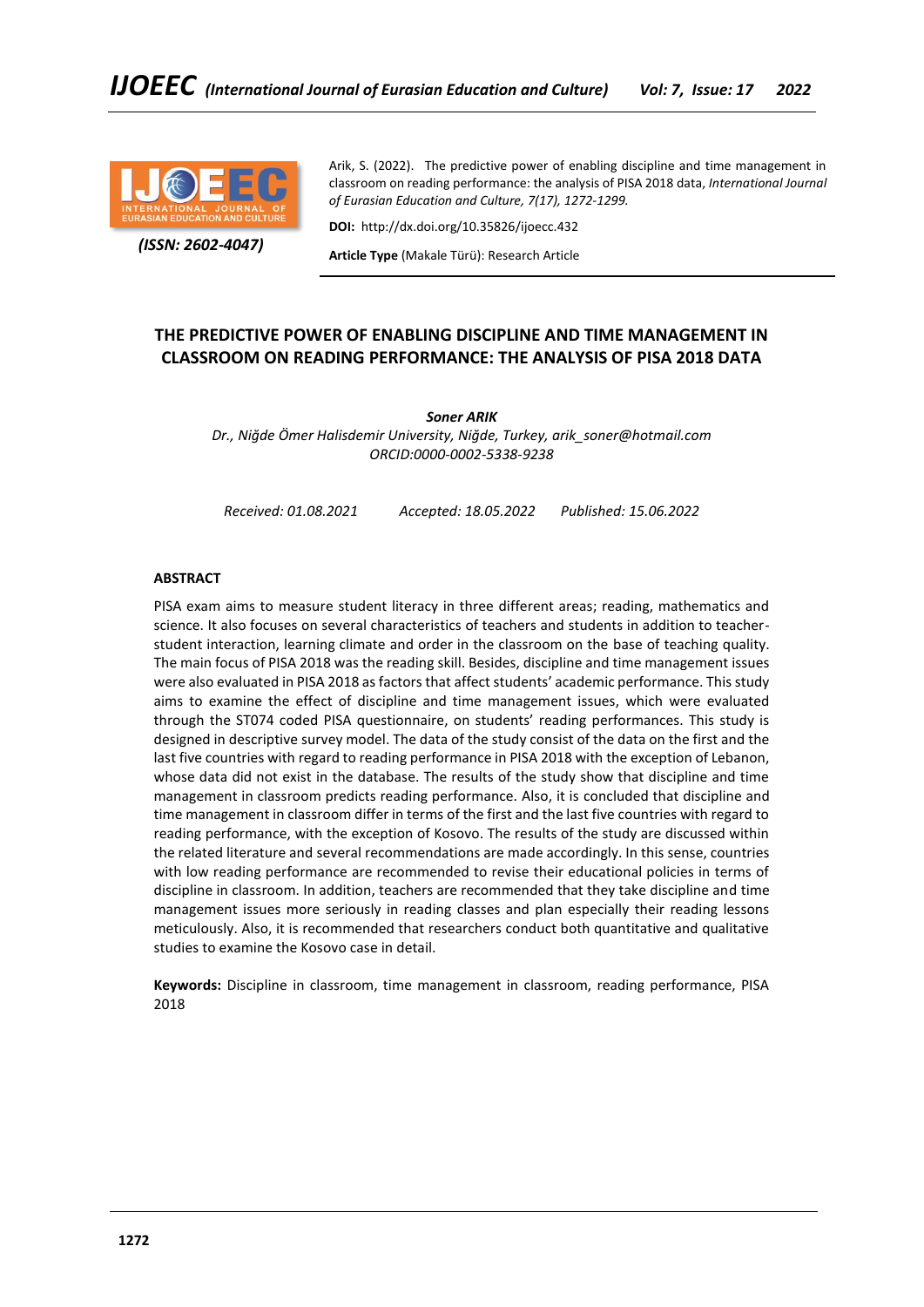## **INTRODUCTION**

The results of the Program for International Student Achievement (PISA) enable countries to measure the knowledge and skills of their students in comparison with those of students from different countries, to set new policies and goals accordingly and to take lessons from the results of those policies and processes they implement (Ringarp & Rothland, 2010). PISA focuses on the assessment of individuals' ability to use their knowledge and skills to cope with the difficulties they may encounter in real life (Reinikainen, 2012). In the PISA exam, student literacy is measured in three different areas; reading, mathematics and science. PISA 2018, in which more than 600,000 students from 79 countries participated, focused on reading skills and developed a different evaluation framework to reveal how reading had changed in the last 10 years. In this context, special emphasis was placed on reading in multi-source texts in the program, in which the prevalence of reading in digital media was addressed (Mo, 2019).

## **Reading Literacy**

Since PISA 2018 focuses on reading data, it is necessary to explain the basic concepts such as literacy so that reading skill can be understood better. Literacy is defined as the basic reading and writing skills that include obtaining and using information using all kinds of written text from meta-linguistic analysis of grammatical units to verbal and written text structures (Nugrahanto & Zuchdi, 2019). Students' 'reading literacy' is described as understanding and using written texts, reflecting their messages and diving deep into the texts in order to increase their knowledge and potential and to gain a place in the society (OECD, 2017:53). Students have to make use of complex thinking processes such as establishing relationships between events and phenomena, making comparisons, presenting evidence, and making generalizations, inferences or predictions during their learning process. The main purpose of reading skill is to develop comprehension and comprehension skills that will enable students to do these things (Tavsancil, Yildirim & Bilican Demir, 2019). Patel and Jain (2008:113) state that reading is an important activity in life because it enables individuals to keep their knowledge up-to-date. It is argued that low reading success negatively affects students 'learning capacity and performance (Cain & Hattie, 2020) and constitutes an obstacle for them to progress in their education (OECD, 2010a). In addition, it has been suggested that low reading success can negatively affect individuals' attitudes towards learning (Korhonen et al., 2014) because repeated reading problems and failures can cause students to question their academic competence, develop negative attitudes towards reading and avoid working due to anxiety of failure (Lee & Zentall, 2012). Academic reading skills have a significant impact on educational attainment and academic performance (Calvin et al., 2017; Wrulich et al., 2014).

One of the main goals of schools is to increase the academic success of students. Student success occurs as a result of dynamic, complex and multidimensional interactions with a wide variety of factors rather than a single reason (Toshalis & Nakkula, 2012). However, as can be seen from the abovementioned explanations, competencies in reading skills play a very important role in students' academic achievements. Reading skill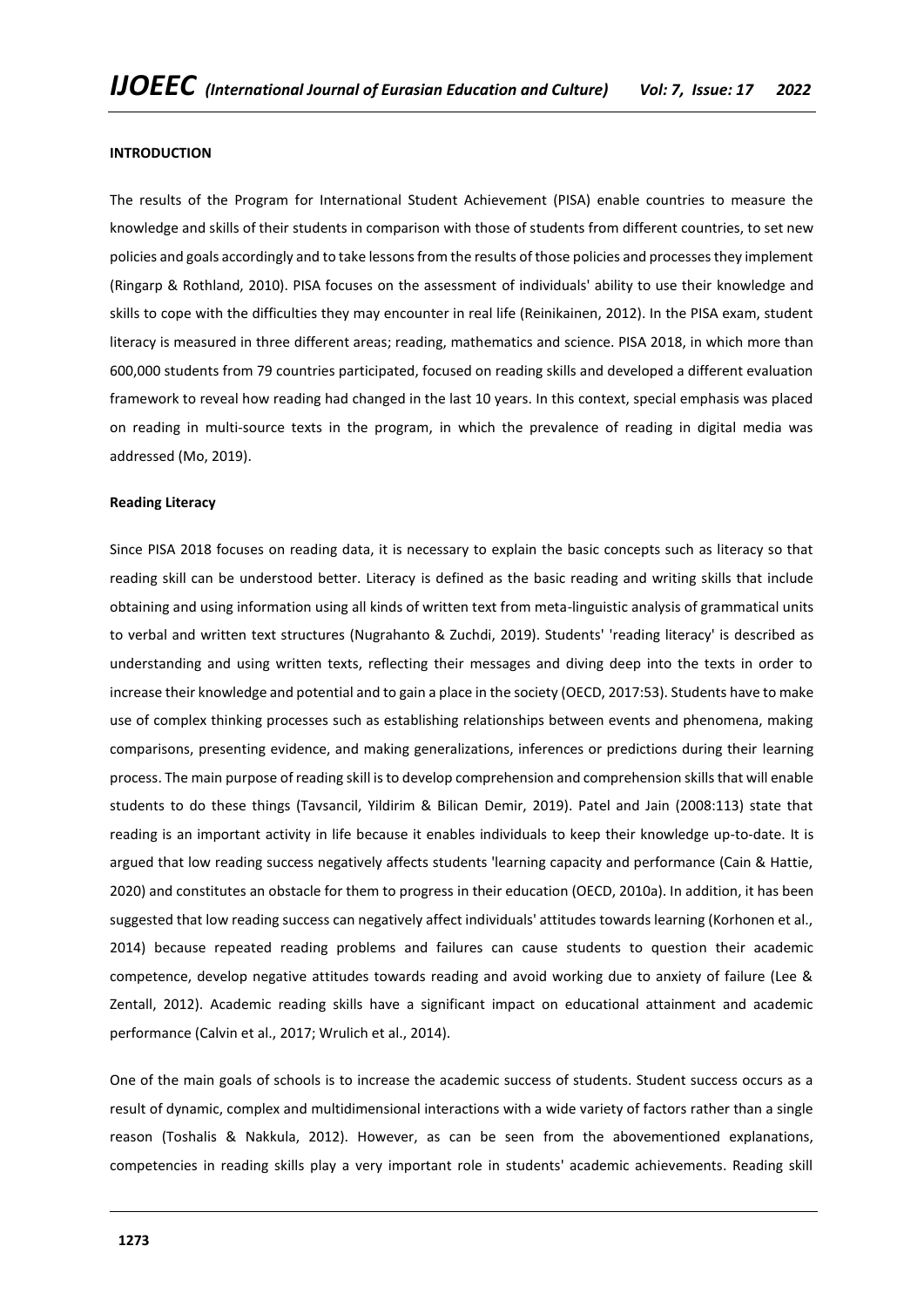underpins other academic skills and students' full participation in adult life (OECD, 2010b). On the other hand, reading is described as a dynamic and complex process that is influenced by readers' personality traits, learning processes, previous knowledge and many other factors (Wilkinson & Son, 2011). In the reading process, the individual utilizes different skills and strategies to find and understand information (van den Broek et al., 2014), thus creating new meanings based on the text by using previous knowledge and a set of socially and culturally derived texts and status signs (OECD, 2017). Reading is generally understood as simply decoding. However, in PISA tests, the term reading literacy is preferred rather than reading as it aims at a broader and deeper evaluation since literacy encompasses a wide variety of cognitive competencies from a simple decoding to word, grammar, broader linguistic and textual structures and even knowledge of the world (OECD, 2017).

Students' level of understanding, using and interpreting written texts prepared for various purposes, audiences and environments are considered in the assessment of reading skills (Çelik & Yurdakul, 2020). PISA aims to demonstrate active, purposeful and functional reading skills in various situations and for different purposes through the literacy assessment (OECD, 2017). In this context, PISA tries to ensure that the issue is addressed in a wider way by making an evaluation on three basic principles; processes, text and situation. Processes express the cognitive approach that determines how the reader interacts with the text while the texts represent the variety of material read and the situation represents the purpose of reading and the context in which it takes place. In the context of the process dimension, PISA handles literacy in three mental processing categories as access and retrieving, integrating and interpreting, and reflecting and evaluating. The text dimension of the assessment includes the text reading medium, or reading medium, text format and text type categories. The situation dimension is adapted from the Common European Framework of Reference (CEFR) and is discussed within four categories as personal, educational, professional and social. However, the results taken into consideration in the 5, 4, 3, 2, 1a, 1b and lowest 1c level scales starting from 6 as the highest level are reported under a single heading as reading proficiency (OECD, 2017).

In the literature, factors affecting reading skills and performance include parents' socio-economic status (Kahraman & Çelik, 2017), positive and fair teacher behaviour (Jones & Jones, 2015), student motivation (Retelsdorf et al., 2011; Jasman & Novianni, 2020), the number of students (Fredriksson, Öckert & Oosterbeek, 2013), gender (Wu, 2020) and the education level of teachers (Çelik & Yurdakul, 2020). The classroom environment also has a great effect on reading performance (Pintrich et al., 2003) and a positive classroom environment also positively affects students' reading comprehension skills (Amin, 2020). As a result of his study with students from Hong Kong, Lau (2012) suggests that students 'reading performance is low in classrooms where teachers' authority and control are very high and students are not provided with autonomy. Luz (2015) reveals that good relationships with students and a positive classroom environment are very effective in motivating students, exhibiting positive behaviours in the classroom and participating in the learning process.

Although the quality of the education is difficult to identify and measure, it is recognized as the most influential factor on students' academic performance (OECD, 2017). Anderson (2004) argues that, in the context of teacher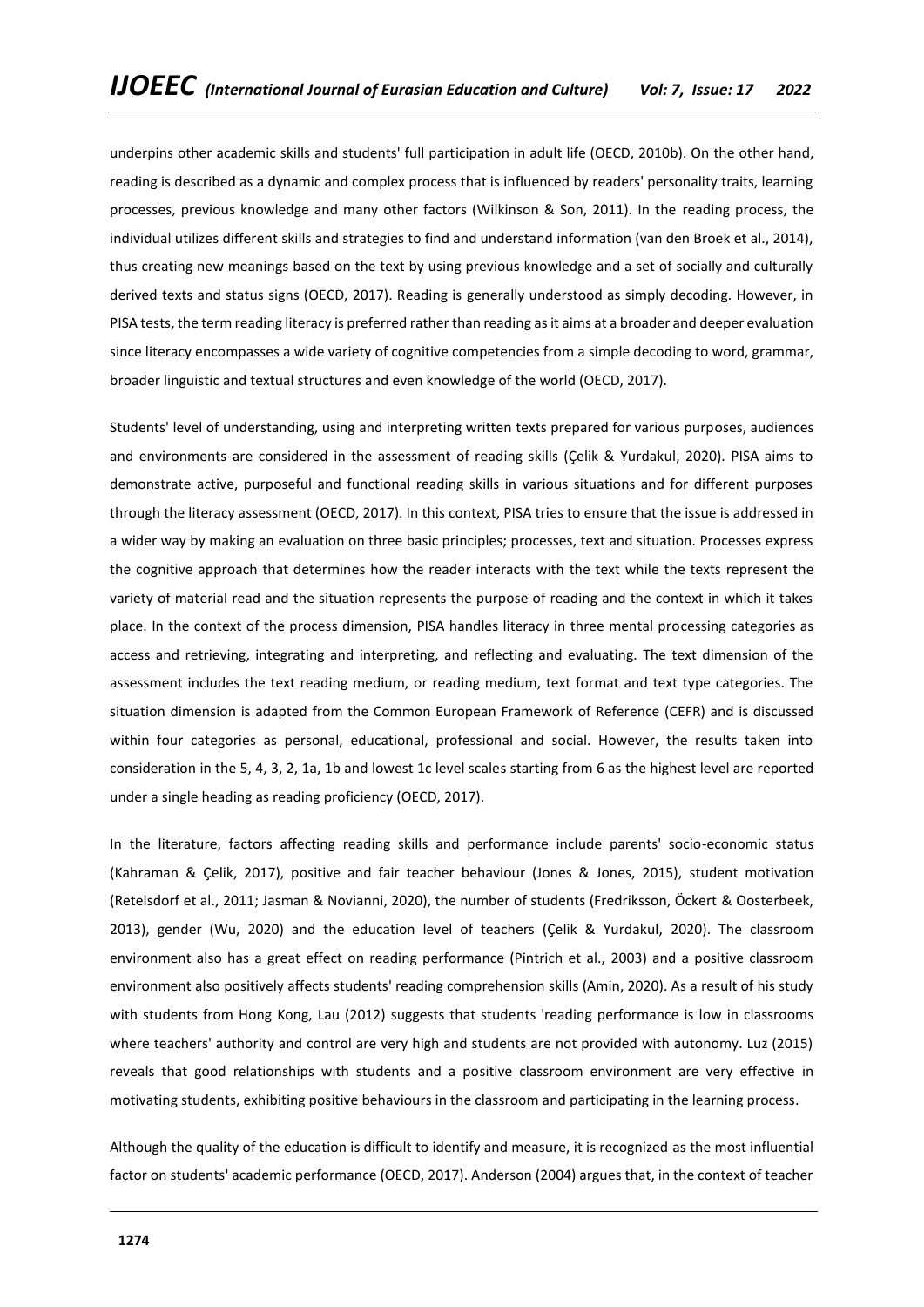and teaching quality framework, effective teaching is based on the way the course is delivered and interaction with the student, and that factors such as classroom climate, classroom culture, classroom layout and classroom management have a direct impact on students' participation and learning in the teaching process. The aim of this study is to reveal the effect of maintaining order in the classroom as a dimension of classroom management, prevention of undesirable behaviours that would disrupt the education and training process in the classroom and the efficient use of the time allocated for education in the classroom on students' reading performance in terms of the grade level.

## **Classroom Management**

Çelik (2008) and Başar (2002) collected classroom management activities under five dimensions being physical order, teaching plan-program activities, time management, classroom communication and behavioural arrangements. The school-based content of PISA covers learning time inside and outside the school and collects data on the loss of the time allocated to teaching in the classroom while making inquiries about the reasons for students' truancy. PISA evaluates various characteristics of teachers and students as well as teacher-student interaction, and the learning climate and order in the classroom on the base of teaching quality (OECD, 2017). For example; with the ST074 coded PISA questionnaire, the frequency of situations and cases is questioned through the below-mentioned statements:

- Students do not listen to what the teacher says.
- There is noise and disorder in the classroom.
- The teacher has to wait for a long time for the students to be silent.
- The students do not study well.
- Students do not start studying long after the lesson begins. (OECD, 2017:136).

With these expressions, PISA seeks for data on both the time devoted to education in the classroom and the attitudes and behaviours of the students in the classroom as well as the effectiveness of teachers' classroom management. It is understood from this that OECD also assumes that the time allocated to teaching in the classroom and maintaining discipline in the classroom may be related to students' math, science and reading performance. Considering the subject of this study, the issues that come to the fore are, in the general sense, classroom management in addition to specific issues such as time management and behavioural arrangements (discipline) as factors that serve to create a suitable classroom environment for students to exhibit desired behaviours.

The effective management of the classroom as the environment in which educational activities are performed (Celep, 2008) is considered important and necessary for providing a quality education (Yalçınkaya & Tonbul, 2002) and ensuring that students achieve the desired goals (Başar, 2004). Effective classroom management, which is defined as the teacher's supervision and management of learning activities, social interaction, and student behaviour, is considered vital for students' learning and academic performance (Ritter & Hancock, 2007).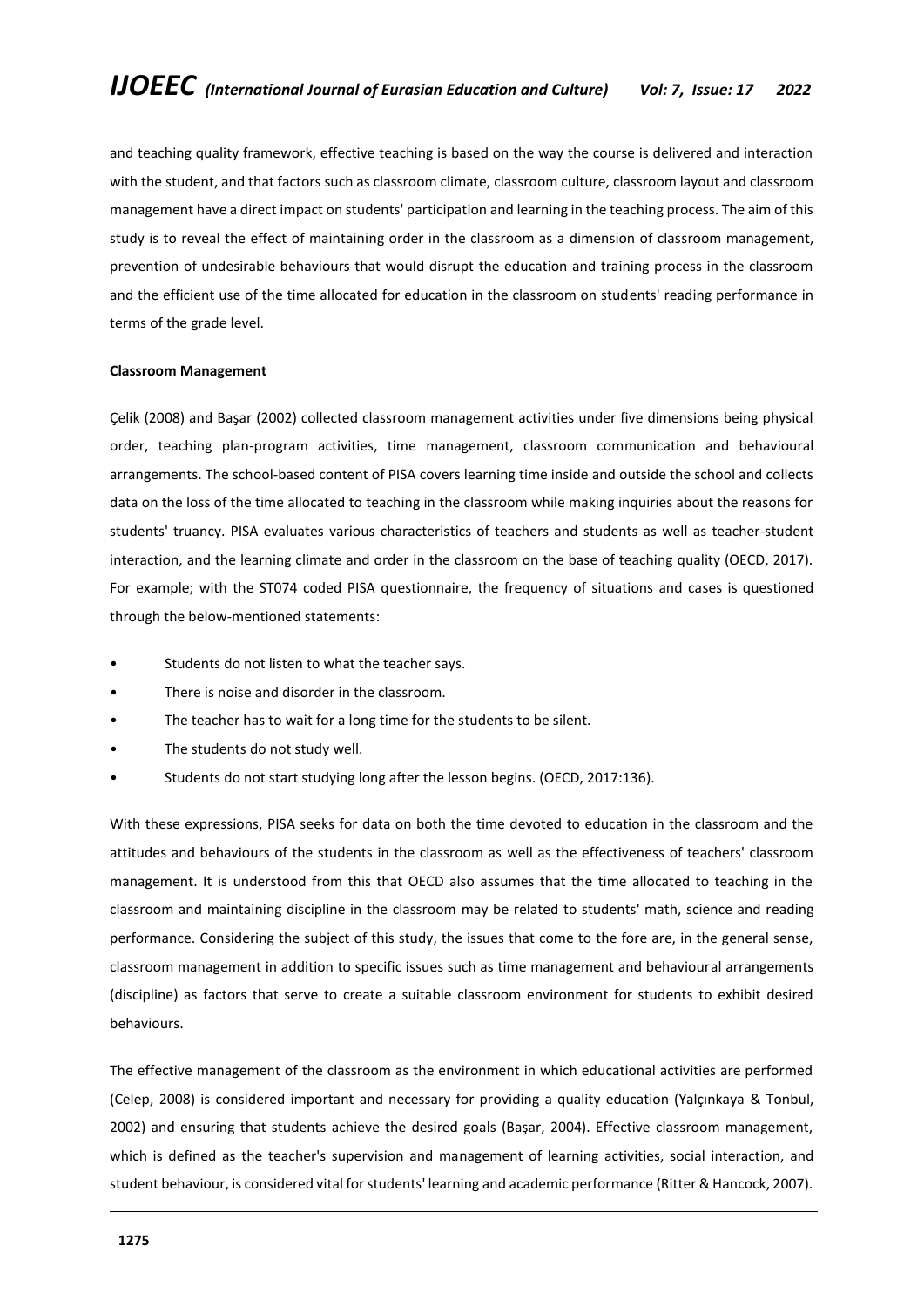Without an effective classroom management, it is unlikely that the desired behavioural patterns in the classroom environment can be realized at the desired level (Terzi, 2002). Brophy (1986, 1996) defines classroom management as actions taken to create and maintain a learning environment that makes successful teaching possible. Because the effective management of the classroom makes it possible to achieve goals by harmonizing different voices like a conductor does (İlgar, 2007).

Definitions for classroom management generally focus on the management and use of time, communication and interaction in the classroom, student behaviour, student participation and teaching processes. In a definition that includes all of these dimensions, Özyürek (2005) defines classroom management as the management of teaching-learning processes, discipline, time, interpersonal relations and student behaviours in the classroom using the physical equipment as well as enabling students to participate in learning activities eliminating, or changing, behaviours that hinder teaching activities. Marzano, Marzano and Pickering (2003) describe classroom management as teacher's activities for (1) establishing rules and procedures, and ensuring that students behave in accordance with those rules and procedures, (2) maintaining discipline, (3) managing teacher-student relations and (4) maintaining an appropriate mind-set for management. According to the researcher, effective classroom management can only be achieved by employing effective practices in the specified areas.

In general terms, classroom management covers all the skills teachers need to display in order to create appropriate learning environments that will reveal positive student behaviours and achievements (Burgaz, 2002). Shamina and Mumthas (2018) define classroom management as the actions taken to create and maintain an appropriate learning environment for the achievement of the educational goals by organizing the physical environment of the classroom, establishing rules and procedures, maintaining the attention paid to lessons and engaging in academic activities, and consider it as a vital component of the teaching-learning process. Marzano and Marzano (2003) add maintaining effective communication, interpersonal relationships and discipline to this definition of classroom management.

Brophy (2010), who also focuses on communication and behaviour issues, defines classroom management as the teachers' efforts to manage and direct activities such as student behaviour, learning and social interaction in the classroom. Pisacreta, Tincani, Connell, and Axelrod (2011) state that classroom management includes not only lesson planning and teaching as a versatile process but also providing a safe environment and coping with negative student behaviours. Savaş (2012) defines classroom management as encouraging students to be successful, helping to increase student performance, preventing undesirable behaviours in the classroom and guiding students to solve their psychological or social problems. Negative student behaviours may be prevented by several intervention strategies in classroom management, but it is also within the scope of classroom management to teach students the ability to regulate their own moods and to eliminate negative behaviours (Bailey, 2011).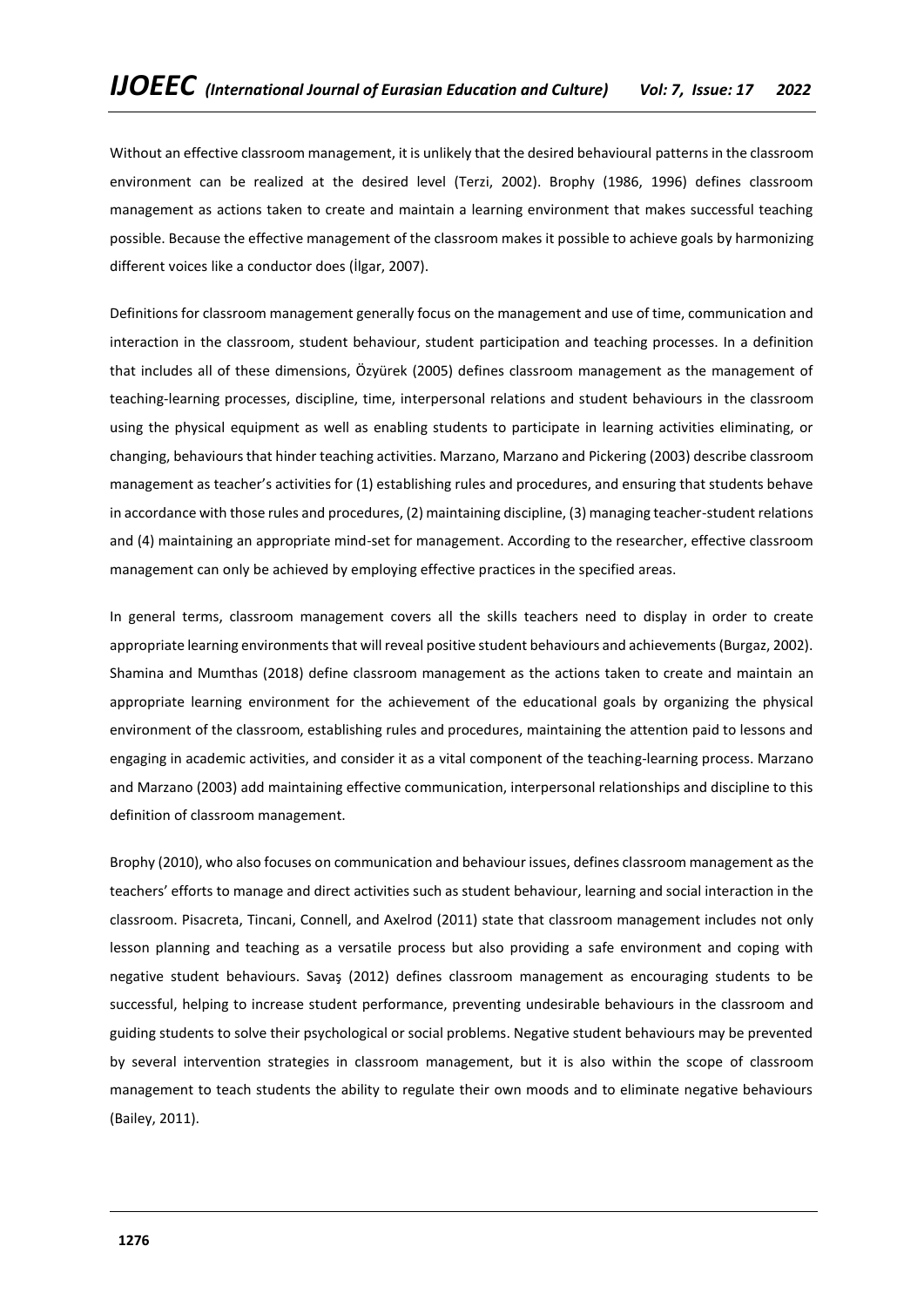In addition to being a process that includes the dimensions of communication and behaviour, classroom management is also defined as the efficient use of time (Çelik, 2012) and ensuring the participation of students in classroom activities (Erdoğan, 2011). According to Wong and Wong (2005) and Arı and Deniz (2008), classroom management includes all kinds of activities and behaviours the teacher performs to organize students, space, time and resources so that students can participate in learning activities and learn. Enabling children to participate willingly in classroom activities through collaborative practises and adjusting learning environments and time for this purpose is closely related to classroom management (Odden, 2009).

Successful classroom management includes not only the teacher's behaviour management but also the teaching style and teacher-student relationship (Wang, Haertel, & Walberg, 1993; Good & Brophy, 2006; Marzano, Marzano & Pickering, 2003; Martin & Sass, 2010). Classroom management within the framework of modern management and education mentality requires teachers to communicate effectively with students, to motivate students in accordance with the purpose of teaching, to use the classroom environment and time effectively and to cope with undesired student behaviours while performing teaching activities in the classroom (Yazıcı, 2011). In-class practices carried out in accordance with such requirements include not only all kinds of steps taken to provide a learning environment that supports and facilitates both academic and social-emotional learning, but also the processes of planning, organizing, maintaining and evaluating education as well as disciplinary management (Evertson & Weinstein, 2006). In terms of the focus of this study, the classroom management practises that supports and facilitates learning, which is about reading performance specific to this study, are discussed within two dimensions of classroom management such as discipline, or order, in classroom and time management in classroom.

## **Discipline in Classroom**

One of the dimensions of classroom management considered to be related to student achievement includes discipline, undesired student behaviour and students' participation in the course. In general, the concept of discipline can be explained as taking measures, setting rules and implementing those measures and rules (Köktaş & Köktaş, 2007; Sarıtaş, 2000) in order to ensure that people who come together around a common purpose live in a certain order. Based on the common aspects of the definitions made for classroom management and discipline, it can be claimed that discipline also means classroom management (Hoile, 2016).

The discipline, which expresses an order appropriate for education as well as the display of desirable and accepted behaviours (Jacques, 2000), is accepted as a basic requirement for successful education and training in schools (Eshetu, 2014). The disciplinary climate prevailing in the school reflects the aims of the school and how school rules are determined in accordance with those aims, how they are shared with students and how they are implemented (Gregory et al., 2010). Discipline at school consists of a series of rules that direct students' behaviours and a series of criteria that indicate the degree of implementation of those rules (Gündüz, 2011). While it is related to the effective management of the school and achieving its goals (Nakpodia, 2010), as it also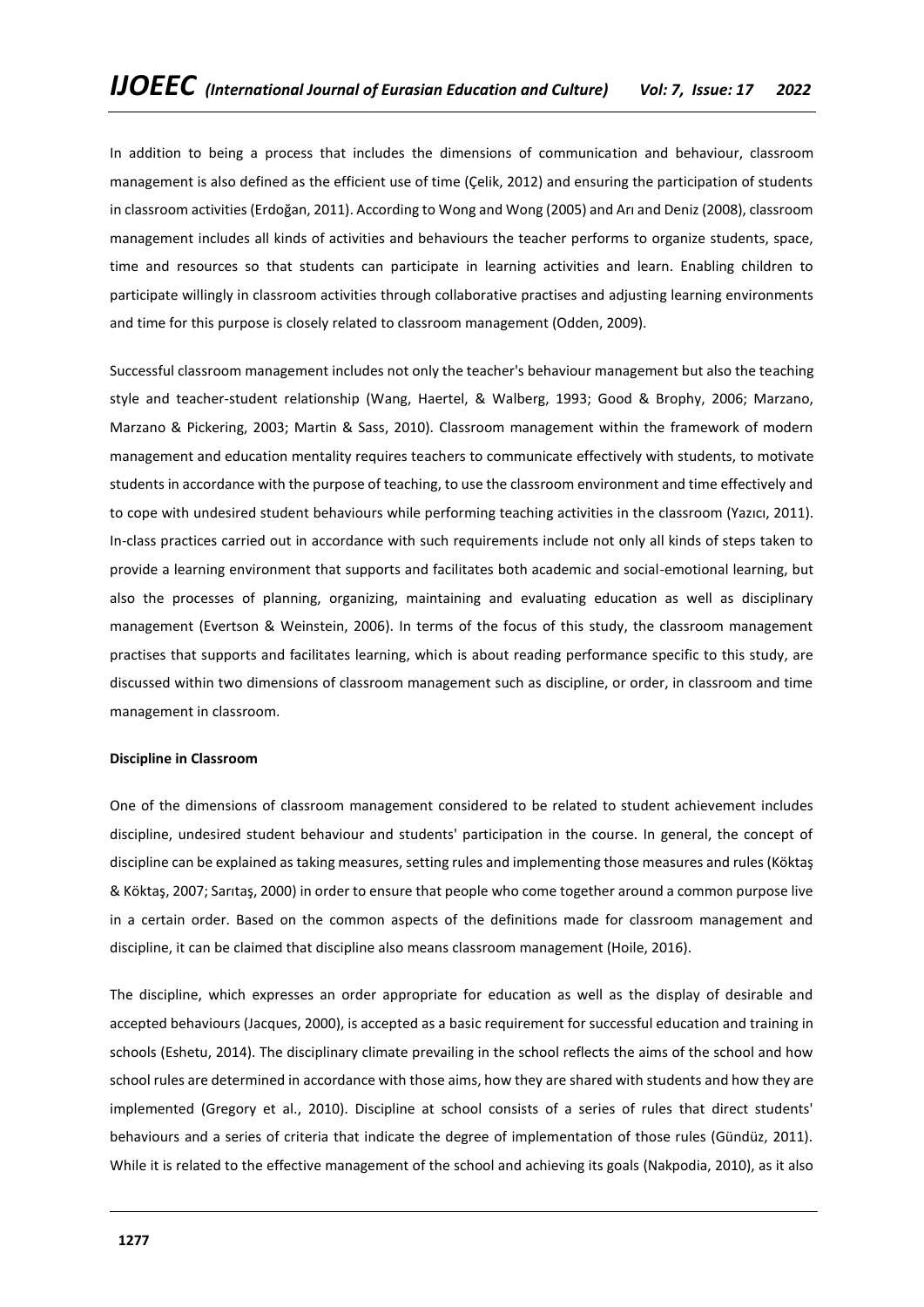affects classroom practices, it is of great significance in terms of students' behavioural problems (Wang et al., 2010), academic performance (Njoroge & Nyabuto, 2014) and academic achievement (Krskova & Baumann, 2017). However, teacher-student interactions take place in the classroom and the classroom is the main environment in which students' resistance and opposition are clearly displayed (Hand, 2010) and in this sense, classroom discipline should be attached a special importance. Discipline in the classroom environment refers to the way teachers control negative behaviours in the classroom, which is an important part of their classroom management skills (Erden, 2005). Performing learning and teaching activities in the classroom regularly and without interruption is considered as a fundamental mission of classroom management (Ning et al., 2015) and behaviours such as noise, chaos and disorder are stated to indicate an unsuccessful, or inefficient, classroom management (Grandström, 2006). All such behaviours that hinder educational efforts in the classroom can be described as undesirable or negative behaviours (Sağlam et al., 2007, 506). Classroom management competencies are at the top of teacher competencies (Stephens & Crawley, 1994) and the ability to perform classroom management activities in a healthy way depends on the teachers' understanding of discipline and their relationship with students (Binbaşıoğlu, 1994). Therefore, it is predicted that teachers with high discipline competence will be able to do effective classroom management and teaching (Ekici & Kurt, 2014).

In this context, discipline appears as an important concept because discipline also aims at the student's selfcontrol, learning desired behaviours and habits, developing self-control and gaining a sense of responsibility (Tümkaya, 2005). It can be stated that, among the essential factors in student learning, classroom management skills that the teachers show in order to provide discipline are of the greatest importance (Wang, Haertal, & Walberg, 1994; Sortkær, & Reimer, 2016). Because, as a result of the decrease in discipline problems, it will be possible to carry out academic activities regularly in the classroom, ensure order in the classroom and achieve the purpose of learning-teaching activities (Lueddeke, 2003; Lindblom, Trigwell, Nevgi, & Ashwin, 2006). However, how and to what extent disciplinary practices take place is important. Hollingsworth et al. (1984) argue that excessive discipline applied in the classroom does not contribute to maintaining order but results in more resistance and blocking behaviours. Lewis (2001) states that a certain level of discipline in the classroom environment will prevent negative and disruptive negative behaviours of students and facilitate learning as long as there are no teacher behaviours such as humiliation and punishment which reduce student motivation and prevent participation. Putnam et al (2003) have concluded that a discipline practice that includes the continuous visual inspection of the teacher in the classroom and the sharing of various classroom rules with students with a positive use of language decrease the students' negative and obstructive behaviours while increasing their academic performance and success by enabling them to participate in the lesson. Students' disturbance and lack of discipline weaken quality education (Karanja & Bowen, 2012:1). Negative behaviours that disturb the order in the classroom and interrupt the teaching-learning activities negatively affect students' performance and academic achievement (Kinsler, 2013). Studies comparing the classes of teachers with or without effective classroom management have shown that effective teachers have less behavioural problems in their classrooms and students' participation in class is higher in such classrooms. In addition, it has been observed that teachers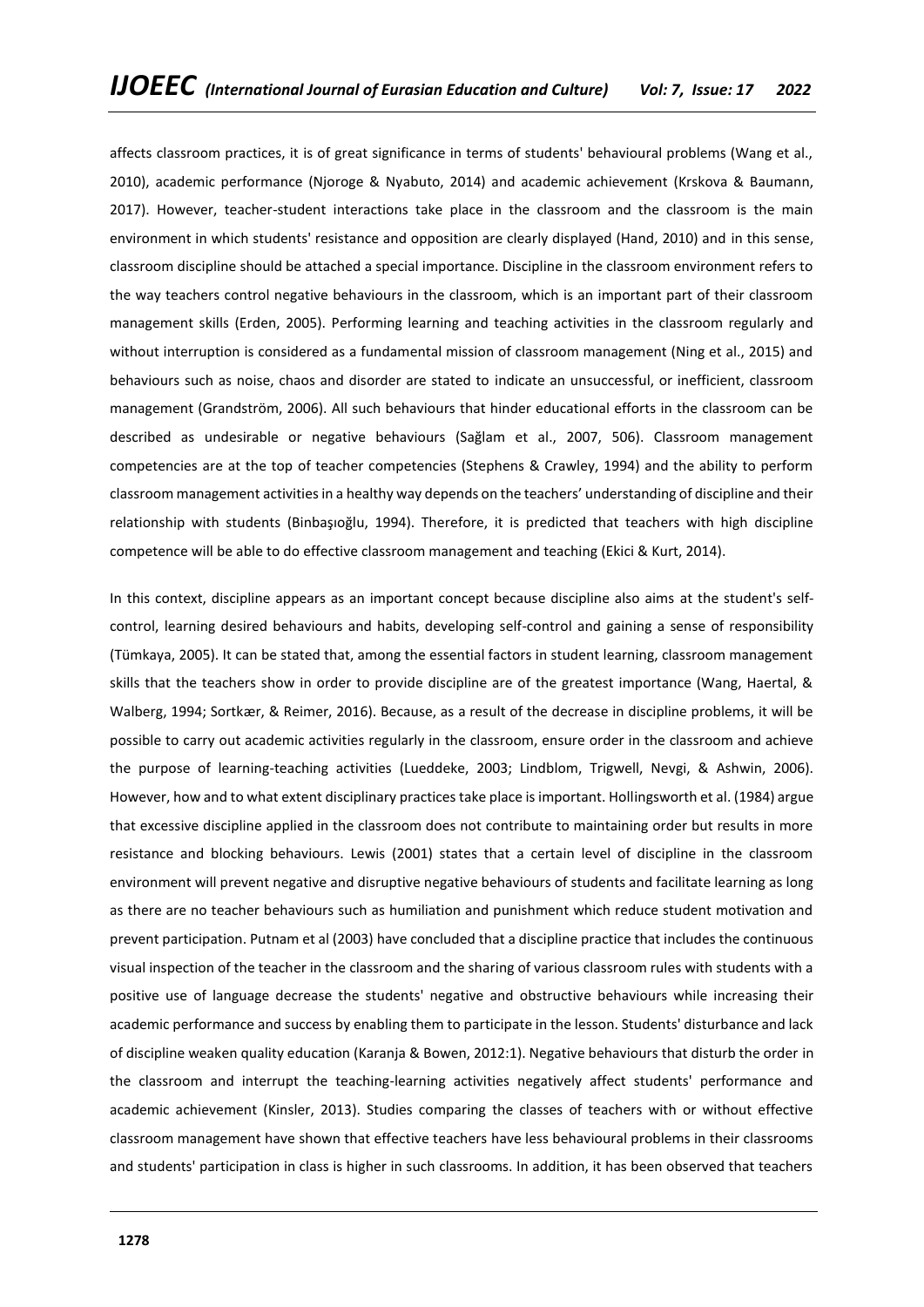who do not use effective classroom management techniques sufficiently have difficulties in coping with students' behavioural problems and creating an efficient classroom environment (Yıldız, 2013).

#### **Discipline in Classroom and Student Achievement**

It is accepted that classroom management is an important variable on student success. Turan (2019) defines classroom management as the process of organizing and maintaining classroom activities effectively with a focus on learning and guiding student behaviour. Yeşilyurt and Çankaya (2008) state that the teacher as a class leader should analyse the classroom management variables well and take these features into account while managing the classroom. Ataman (2000) also underline the relation between classroom management and order in the classroom, and emphasize that students may exhibit more undesirable behaviours if there is no effective classroom management in the classroom. It is thought that negative situations in the classroom are effective on students' negative attitudes towards the lesson and teacher (Erol, Özaydın, & Koç, 2010). It is revealed that regular and disciplined classroom environments increase the academic performance and success of students (Frenzel, Pekrun, & Goetz, 2007).

Negative or inappropriate student behaviours in the classroom can be described as all frequent and long-lasting behaviours that cause great difficulty to teachers and hinder educational efforts at school and in the classroom. (Sağlam et al., 2007:506). Defining these behaviours as those that disturb the classroom and create problems for the teacher in terms of classroom management and teaching activities, Sun and Shek (2012) have cited making noise, ignoring the teacher's instructions and not participating in the classroom learning process verbally or physically. However, the in-class interaction process is considered to be one of the most important factors in gaining learning experiences and increasing the quality of teaching service (Küçükoğlu & Köse, 2008). Disabling student behaviours that interrupt this process both prevent teaching-learning process and affect the development of academic skills such as reading negatively (Putnam et al., 2003). A controlled classroom environment is very important for effective learning, good student-teacher relationship and collaboration with peers (Walters & Frei, 2007:7). Teachers who fail in classroom management also fail to control students and encourage them to learning. (Akan, Şener, Başar & Şen, 2016). In his study examining the effect of discipline on academic achievement in secondary schools, Khuluse (2009) have concluded that negative and disruptive behaviours such as talking excessively, making noise, not listening to the teacher, disturbing other students and starting the lesson activities late should be prevented so that discipline can be provided, teaching-learning process can be facilitated and therefore the purpose of education can be achieved.

The hierarchical linear analysis results in a study that are based on PISA 2009 data and evaluate the reading performance of students from 65 countries participating in the exam have revealed that better classroom discipline provides higher reading performance. According to the results of the study, classroom discipline climate explains 11% of the difference between reading performances (Ning et al., 2015). In a similar study based on PISA 2012 data, (Baumann & Krskova, 2016) compared the academic performances of students from five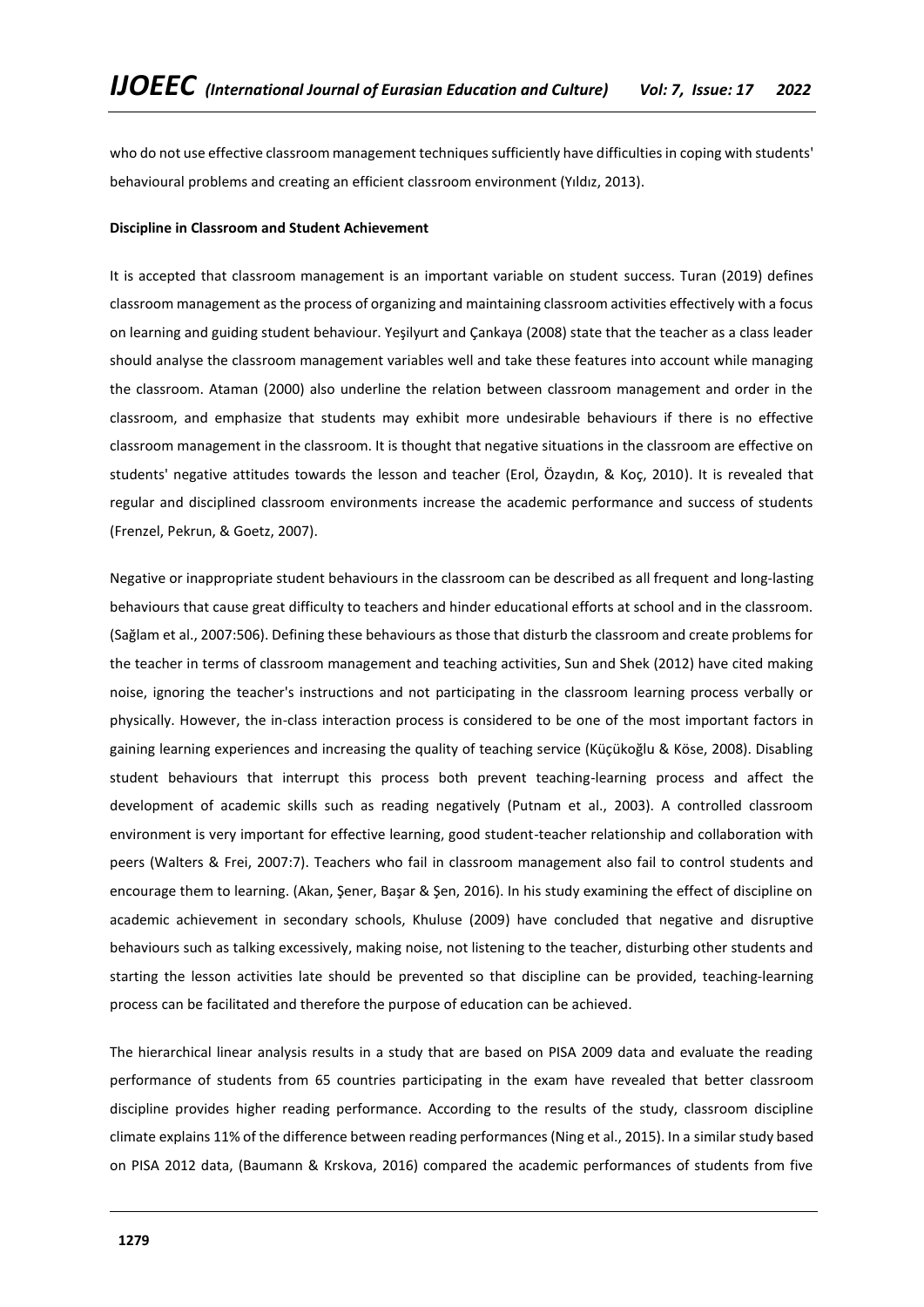different countries in the context of issues related to in-class discipline such as noise level in the classroom, time spent waiting for the teacher, time to start the lesson, students' listening to the teacher and students' participation in the course, and concluded that the students with the most positive results were also the ones with the highest academic performance. In a study examining the relationship between the reading readiness levels of first-year students in a rehabilitation school in Kenya and the modelling method and discipline management, teachers provided in-class discipline with the role-model technique, thereby reducing students 'unwanted and disorganizing behaviours as well as ensuring students' participation and reading. It was concluded that their reading performance increased (Murunga, Jatumu & Oringa, 2019).

In another study, the relationship between the level of discipline applied in the classroom and the academic performance of 8th grade students was examined. The results of the study revealed that there is a moderate positive relationship between the level of discipline in the classroom and the academic performance of the students. Accordingly, discipline was identified as a factor that increases student academic performance by 25% (Simba, Agak & Kabuka, 2016). Obtaining a similar result, Ning (2019) found that the disciplinary climate in the classroom affected the academic mathematics performance of the students and that the positive disciplinary climate increased academic mathematics performance by 10%. Whisman and Hammer (2014) concluded in their study that the mathematics course proficiency levels of students who were exposed to disciplinary practices due to problematic and undesirable disciplinary behaviours were lower than those of the students without disciplinary problems. Njoroge and Nyabuto (2014) stated that undesirable and disrupting behaviours in the classroom negatively affected learning and teacher-student relations, damaged the learning environment, caused the course time to be wasted and reduced the academic performance of not only the students with disciplinary problems but also the innocent ones. Collective student behaviours that are positive and do not disturb the classroom order are seen as the key to learning and it is claimed that they increase academic performance (Gazmuri, Manzi & Paredes, 2015).

In his qualitative study examining the relationship between students' reading scores and their exposure to disciplinary practices, Palombit (2019) also reached a similar result revealing an inverse relationship between students' reading scores and their level of misbehaviour. Myers, Milne, Baker, and Gingsburg (1987) examined the relationship between 2nd grade high school students' misbehaviours and academic performances and achievements in reading and mathematics lessons. The findings of the study revealed that undesirable and negative behaviours that disturb the classroom order had a negative effect on students' academic performance and achievement in these courses.

## **Time Management in Classroom and Student Achievement**

In relation to the subject of the study, it is thought that student success is also related to the appropriate and efficient use of the time allocated for education in the classroom. Docking (2000), who discussed discipline in the context of the standard behaviours expected from teachers and students, emphasizes the need for teachers to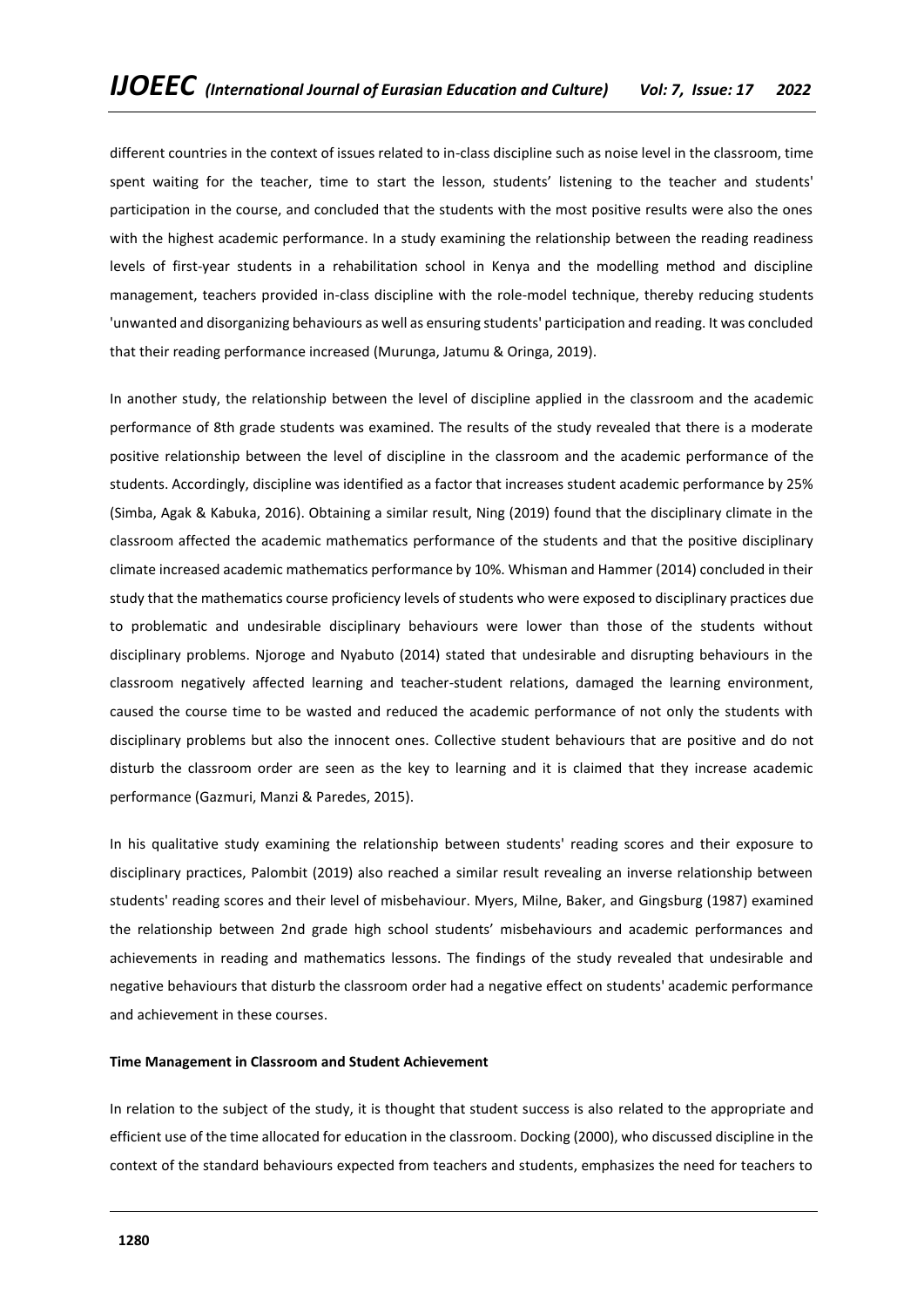use the time allocated to teaching and learning effectively, and states that students are supposed to comply with the time allocated to lessons and learning. Although Kinsler (2013) argues that the loss of time at the beginning of the lesson has little effect on the performance of students, wasting the time allocated to teaching and learning by using it ineffectively is considered among the undesirable behaviours in terms of classroom management (Docking, 2000).

Time management refers to the efficient use of the limited time available in the process of using the resources in line with the determined priorities and goals (Açıkalın, 1994). In a similar and more concise definition, time management is defined as the effective and efficient use of the time allocated to achieve the desired goals (Kelly, 2002). Approaching the subject from a different perspective, Cüceloğlu (1997) explains time management as an individual's self-management rather than the management of time. Accordingly, time management describes the individual's use of limited time and managing himself on the basis of this time period in order to achieve goals effectively and obtain qualified results.

In this sense, time management represents the efficient (Tutar, 2020) and quality (Erdem, et al, 2005) use of time rather than the management of time. Because people in fact do not manage the time but they manage themselves according to the time they have (Josephs, 1996). In other words, time management is the management of activities which we engage in overtime and successfully dividing time into activity periods. In short, it is self-management within a specific period of time (Gürbüz & Aydın, 2012), which requires students to have a high level of self-discipline. Self-discipline, also known as self-control, is an automatic process that includes students' ability to ignore distracting factors, carry on their tasks and control their behaviours, thoughts and emotions (Li, 2006). Zhao and Kuo (2015) found that self-discipline is a factor that brings academic success. Similarly, Duckworth and Seligman (2005) concluded that self-discipline is a determinant of academic achievement and even has a higher predictive effect than intellectual intelligence.

## **Purpose of the Study**

In PISA 2018, the students who participated in the test were asked to rate the following five items regarding discipline and time management in classroom:

- ST097Q01TA Students don't listen to what the teacher says.
- ST097Q02TA There is noise and disorder.
- ST097Q03TA The teacher has to wait a long time for students to quiet down.
- ST097Q04TA Students cannot work well.
- ST097Q05TA Students don't start working for a long time after the lesson begins.

Besides, student literacy was measured in three different areas namely reading, mathematics and science. Considering that reading is a vital skill in that it enables individuals to keep their knowledge up-to-date, this study aims to examine the predictive role of classroom management in terms of discipline and time management in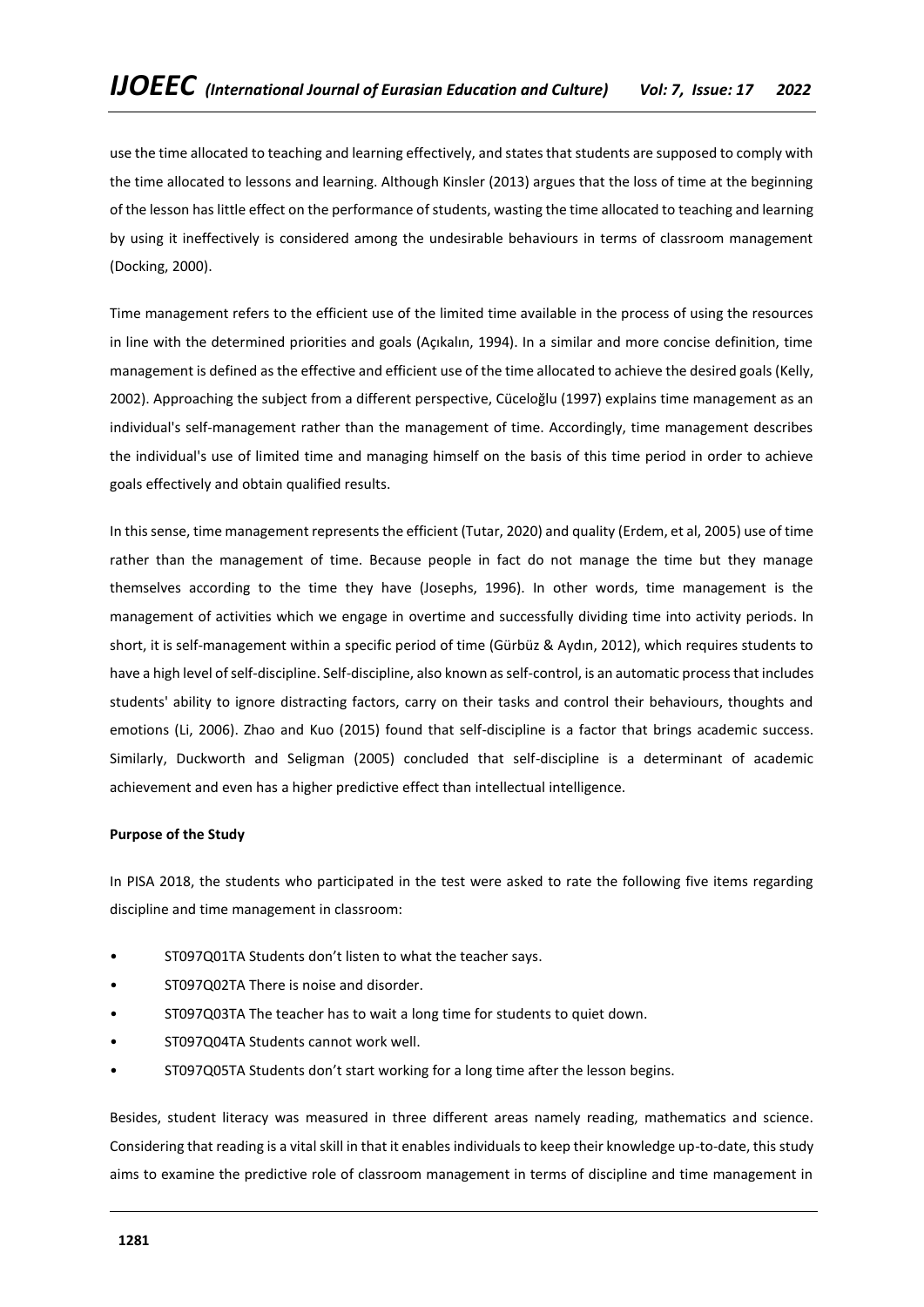classroom environment on the reading performances of students from different countries. In this sense, the following hypothesis are determined:

H1: Enabling discipline and time management in classroom predicts reading performance.

H2: Discipline and time management in classroom differ in terms of the first and the last five countries with regard to reading performance.

## **METHOD**

This study is designed in descriptive survey model, which is used to present a past or present case or event as it is through the opinions of a group of participants (Büyüköztürk, Çakmak, Akgün, Karadeniz & Demirel, 2020). This model enables the researcher to answer questions such as what, when, where, how often, to what extent and how rather than why (Wellington, 2015).

## **Sampling**

Data on the first and the last 5 countries in PISA 2018 were used in this research with the exception of Lebanon. The data on Lebanon did not exist in the database. Therefore, the data on Indonesia, which was above Lebanon in the list in terms of reading performance, were used in the study. Data from 10 countries with a total number of 67403 students were analyzed. The numbers of students from each country are presented in Table 1.

| Countries          |       | %     |
|--------------------|-------|-------|
| B-S-J-Z (China)    | 11923 | 17,8  |
| Singapore          | 6600  | 9,8   |
| Macau              | 3747  | 5,6   |
| Hong Kong          | 5840  | 8,7   |
| Estonia            | 5179  | 7,7   |
| Indonesia          | 11604 | 17,3  |
| Morocco            | 5924  | 8,8   |
| Kosovo             | 4641  | 6,9   |
| Dominican Republic | 4723  | 7,0   |
| Philippines        | 6862  | 10,2  |
| Total              | 67043 | 100,0 |

**Table 1.** The Number of Students according to Countries

The names of the countries in Table 1 are listed in accordance with the countries' mean scores of reading performance. In this context, the first and the last 5 countries to be mentioned throughout the study refer to those whose students got the highest mean scores in reading performance (the first 5 countries) and to the ones the mean scores of whose students are the lowest (the last 5 countries).

## **The validity and reliability analysis of the data**

The data on PISA 2018 were downloaded from https://www.oecd.org/pisa/data/2018database/. The scales coded ST097 and PVREAD were tested in terms of validity and reliability. The exploratory factor analysis showed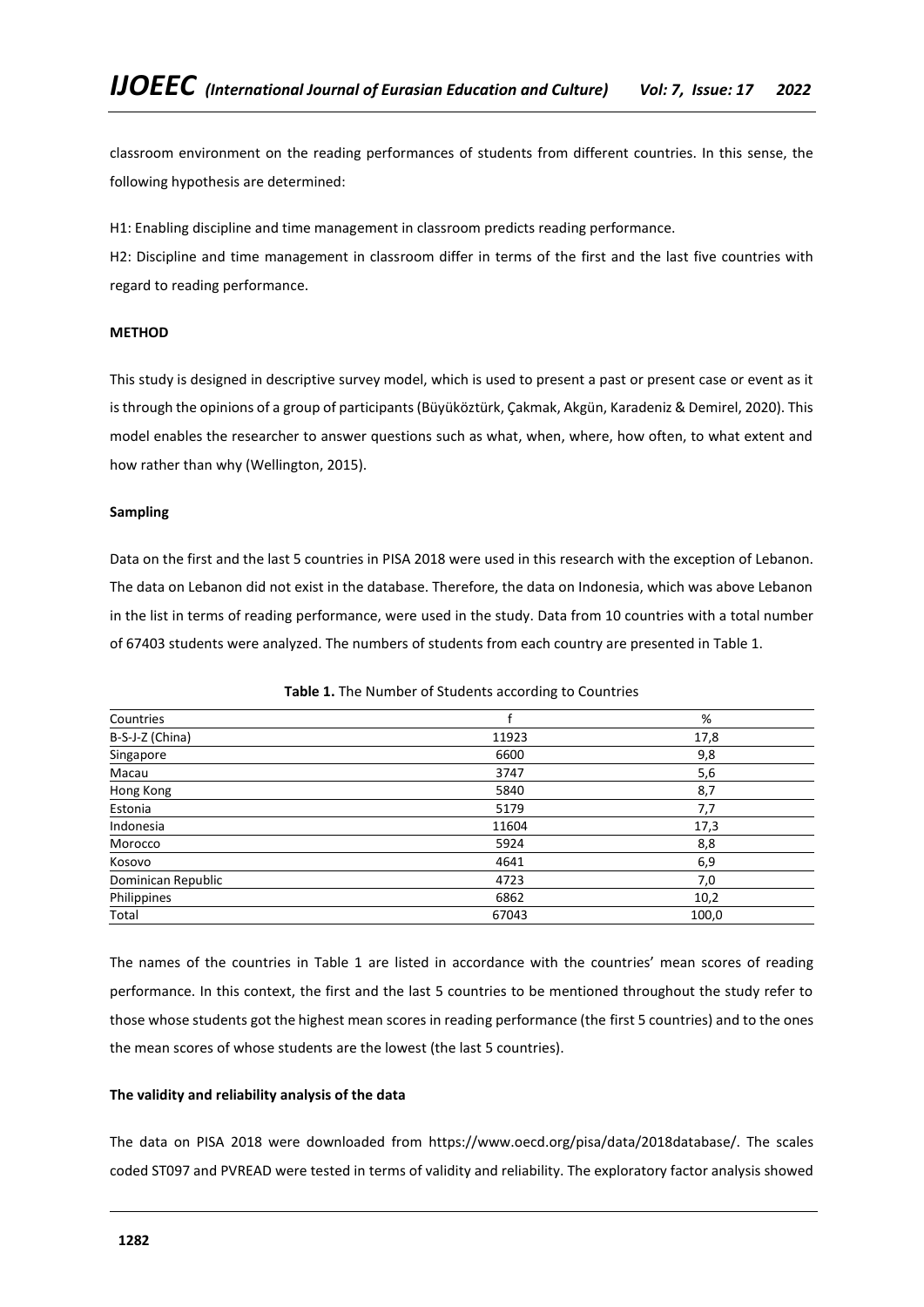that Barlett's Test of Spherecity values were significant (p<0,05) for both scales. In addition, the Kaiser-Meyer-Olkin (KMO) values for ST097 and PVREAD scales were found ,851 and ,987 respectively. Bursal (2019) states that, in order for a scale to be applied factor analysis, KMO value must be above ,60 and the Barlett's Test of Spherecity must be statistically significant (p<0,05). Accordingly, both scales were found appropriate to perform factor analysis.

The ST097 Scale was tested in terms of validity and it was found that the scale consisted of a single factor. The factor loads of the items within the scale ranged from ,610 to ,675 and the total variance of the single factor was 62,90%. Similarly, the validity test of the PVREAD Scale revealed that the scale was comprised of a single factor as well. The factor loads of all the items in the scale were ,964 and the total variance of the scale was 96,39%. Bursal (2019) asserts that a variance at/over 50% shows that the item quality of a scale is perfect. In addition, it is stated by Ghozali (2014) that a scale with a factor load of 0.5 or more is accepted as having sufficiently strong validation to explain latent constructs. Therefore, it was concluded that both scales were valid.

Both scales were tested in terms of reliability as well. The reliability analysis for the scales showed that Cronbach Alpha coefficient values for the ST097 and PVREAD scales were ,852 and ,996 respectively. According to Ghozali (2014), the Cronbach's alpha value should be more than 0.7 so that a scale can be considered reliable. As a result, it was seen that both ST097 and PVREAD scale were reliable.

The skewness and kurtosis values of the data were found as 0,006 and 0,0405 respectively, which indicated that the data showed normal distribution. Therefore, they were analyzed through regression analysis and One-way Anova.

## **FINDINGS**

The research aims to find out whether discipline and time management in classroom (ST097) is a significant predictor of reading performance (PVREAD). As the data of the study showed normal distribution (Skewness 0,006 and Kurtosis 0,0405), regression analysis was conducted. In regression analysis, dependent and independent variables should be continuous variables measured at least on an equal interval scale and show normal distribution (Büyüköztürk, 2010). The results of the simple linear regression analysis performed in this sense are presented in Table 2.

**Table 2:** Regression Analysis Results about the Predictive Role of Discipline and Time Management in Classroom on Reading Performance

|                                 |         | Std. Error  |      | value       | p value |
|---------------------------------|---------|-------------|------|-------------|---------|
| 'Constant'                      | 326,280 | 2.070       | -    | .606<br>157 | ,000    |
| $\overline{\phantom{0}}$<br>ا پ | 41,845  | ---<br>. כס | .239 | 63.650      | ,000    |

*R=,239 R<sup>2</sup>=,057*

Table 2 presents the data regarding the predictive role of discipline and time management in classroom on reading performance, which refers to the 1<sup>st</sup> hypothesis of the study. According to the figures in the table, it can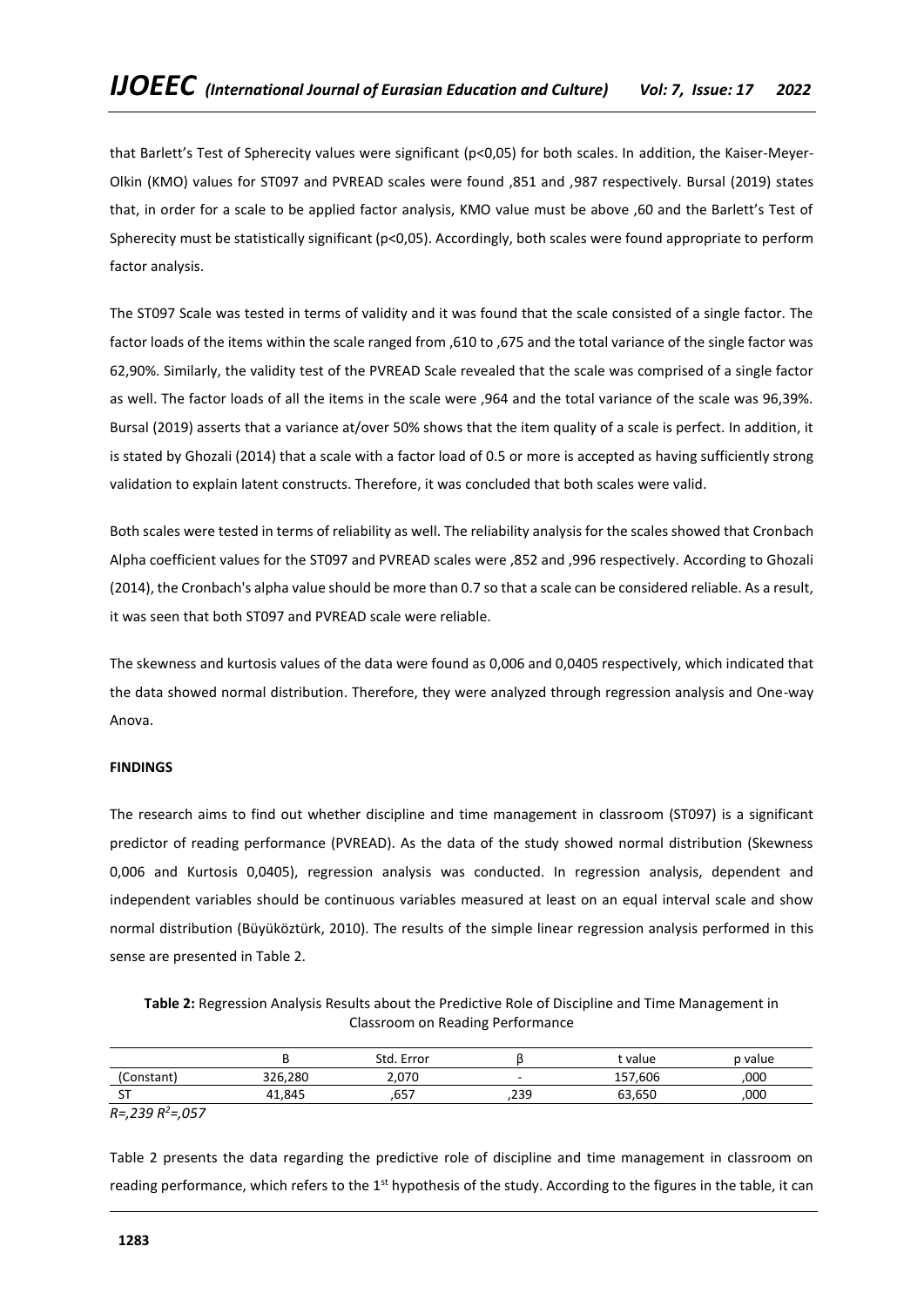be stated that discipline and time management in classroom is a significant predictor of reading performance with a 24% prediction rate. The data on discipline and time management in classroom, which showed normal distribution in this study, were collected through an equal interval scale including 'every lesson', 'most lessons', 'some lessons' and 'never or hardly ever' from 10 different countries. Therefore, the data were analyzed through One-way ANOVA. Because when the scores are at least on interval scale, the data show normal distribution and the samples whose mean scores are to be compared are independent, ANOVA is conducted as a parametric test (Büyüköztürk, 2010). The findings about the differences between the mean scores of the first and the last 5 countries in terms of discipline and time management in classroom are presented in Table 3.

**Table 3.** One-Way ANOVA Results Showing the Differences Between the First and the Last 5 Countries in terms of Discipline and Time Management in Classroom

|                       | Sum of Squares | df    | Mean Square |         |      |
|-----------------------|----------------|-------|-------------|---------|------|
| <b>Between Groups</b> | 2621.106       |       | 291.234     |         |      |
| <b>Within Groups</b>  | 30368.996      | 67033 | 453.        | 642.836 | ,000 |
| Total                 | 32990.102      | 67042 |             |         |      |

According to Table 3, the mean scores of students about discipline and time management in classroom differs in terms of the first and the last 5 countries (F(9-67033)=642,836; p<0,05). The mean scores of countries about the discipline and time management in classroom factor are given in Table 4.

**Table 4.** Descriptive Analysis as to the Mean Scores of the First and the Last 5 Countries in terms of Discipline and Time Management in Classroom

| Country               | n     | $\bar{\chi}$ |     |
|-----------------------|-------|--------------|-----|
| 1- Dominican Republic | 4723  | 2,99         | ,67 |
| 2- Estonia            | 5179  | 3,04         | ,69 |
| 3- Hong Kong          | 5840  | 3,07         | 71, |
| 4- Indonesia          | 11604 | 3,06         | ,68 |
| 5-Kosovo              | 4641  | 3,23         | ,68 |
| 6-Macao               | 3747  | 3,03         | ,55 |
| 7-Morocco             | 5924  | 2,77         | ,77 |
| 8- Philippines        | 6862  | 2,81         | ,65 |
| 9-Singapore           | 6600  | 3,00         | .72 |
| 10- B-S-J-Z (China)   | 11923 | 3,42         | ,61 |

According to the Table 4, the mean scores of the countries in terms of discipline and time management in the classroom are 2,99 for Dominican Republic, 3.04 for Estonia, 3,07 for Hong Kong, 3,06 for Indonesia, 3,23 for Kosovo, 3,03 for Macao, 2,77 for Morocco, 2,81 for Philippines, 3,00 for Singapore and 3,42 for B-S-J-Z (China). The Scheffe test results showing the differences between the mean scores of countries in terms of order in classroom are also given separately for each country in the following tables. In this sense, Table 5 shows the sources of differences between the Dominican Republic and the other countries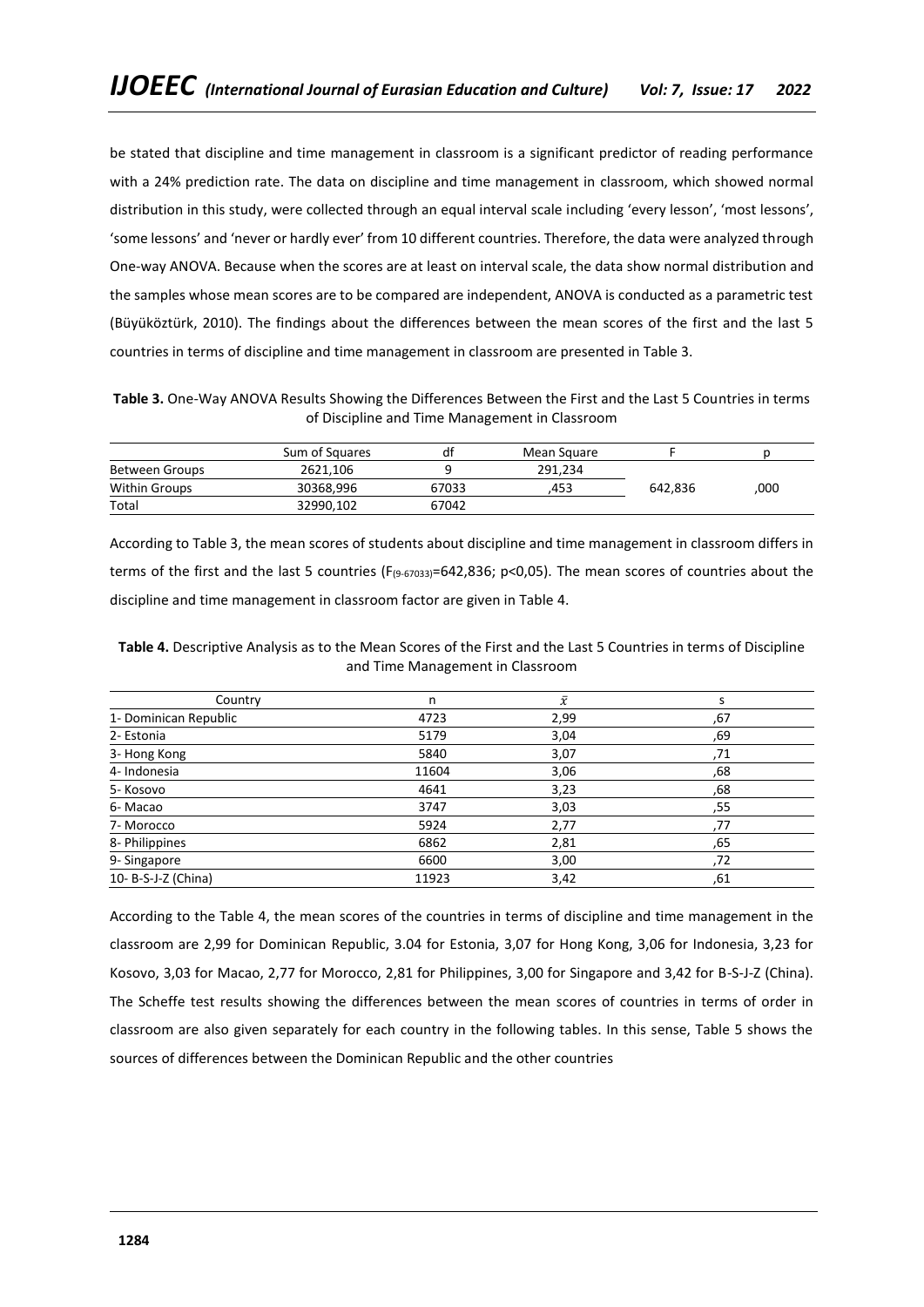| (I)Country Identifier | (J)Country Identifier | Mean Difference (I-J) | Std. Error | Sig.  |  |  |
|-----------------------|-----------------------|-----------------------|------------|-------|--|--|
| Dominican Republic    | Estonia               | $-05044$              | ,01354     | ,127  |  |  |
|                       | Hong Kong             | $-.08411*$            | ,01317     | ,000  |  |  |
|                       | Indonesia             | $-.06658*$            | ,01162     | ,000  |  |  |
|                       | Kosovo                | $-.24354*$            | ,01391     | ,000  |  |  |
|                       | Macao                 | $-0.04147$            | .01473     | .541  |  |  |
|                       | Morocco               | ,22131*               | ,01313     | ,000  |  |  |
|                       | Philippines           | ,17526*               | ,01273     | ,000  |  |  |
|                       | Singapore             | $-0.00975$            | ,01283     | 1,000 |  |  |
|                       | B-S-J-Z (China)       | $-.42718*$            | ,01157     | ,000  |  |  |

**Table 5.** Scheffe Test Results Showing the Sources of Differences between the Dominican Republic and the Other Countries

In Table 5, the source of difference between the mean score of Dominican Republic and that of the other countries are presented. According to the figures in the table, it can be understood that the difference is against Morocco and Philippines while it is in favor of Dominican Republic. On the other hand, the difference is found in favor of Hong Kong, Kosovo and B-S-J-Z (China) against Dominican Republic.

| Table 6. Scheffe Test Results Showing the Sources of Differences between Estonia and the Other Countries |  |
|----------------------------------------------------------------------------------------------------------|--|
|----------------------------------------------------------------------------------------------------------|--|

| (I)Country Identifier | (J)Country Identifier | Mean Difference (I-J) | Std. Error | Sig.  |
|-----------------------|-----------------------|-----------------------|------------|-------|
| Estonia               | Dominican Republic    | .05044                | ,01354     | ,127  |
|                       | Hong Kong             | $-0.03367$            | ,01285     | .651  |
|                       | Indonesia             | $-0.01614$            | ,01125     | ,991  |
|                       | Kosovo                | $-.19310*$            | ,01360     | .000  |
|                       | Macao                 | .00897                | .01444     | 1,000 |
|                       | Morocco               | ,27175*               | ,01280     | ,000  |
|                       | Philippines           | $.22570*$             | ,01239     | .000  |
|                       | Singapore             | ,04069                | ,01249     | ,304  |
|                       | B-S-J-Z (China)       | $-.37674*$            | ,01120     | ,000  |

As for Estonia, it is found the difference between the mean score of Estonia and that of the other countries is in favor of Estonia against Morocco and Philippines while difference is in favor of Kosovo and China against Estonia.

| (I)Country Identifier | (J)Country Identifier | Mean Difference (I-J) | Std. Error | Sig. |
|-----------------------|-----------------------|-----------------------|------------|------|
| Hong Kong             | Dominican Republic    | ,08411*               | ,01317     | ,000 |
|                       | Estonia               | ,03367                | ,01285     | ,651 |
|                       | Indonesia             | .01754                | ,01080     | ,977 |
|                       | Kosovo                | $-.15943*$            | .01324     | ,000 |
|                       | Macao                 | .04264                | .01409     | ,423 |
|                       | Morocco               | .30542*               | ,01241     | ,000 |
|                       | Philippines           | ,25938*               | ,01198     | ,000 |
|                       | Singapore             | $.07436*$             | ,01209     | ,000 |
|                       | B-S-J-Z (China)       | $-.34306*$            | .01075     | ,000 |

**Table 7.** Scheffe Test Results Showing the Sources of Differences between Hong Kong and the Other Countries

According to Table 7, which presents the differences between the mean score of Hong Kong compared with that of the other countries, the difference is seen to be against Hong Kong when compared with Kosovo and B-S-J-Z (China). On the other hand, the difference is in favor of Hong Kong against Dominican Republic, Morocco, Philippines and Singapore.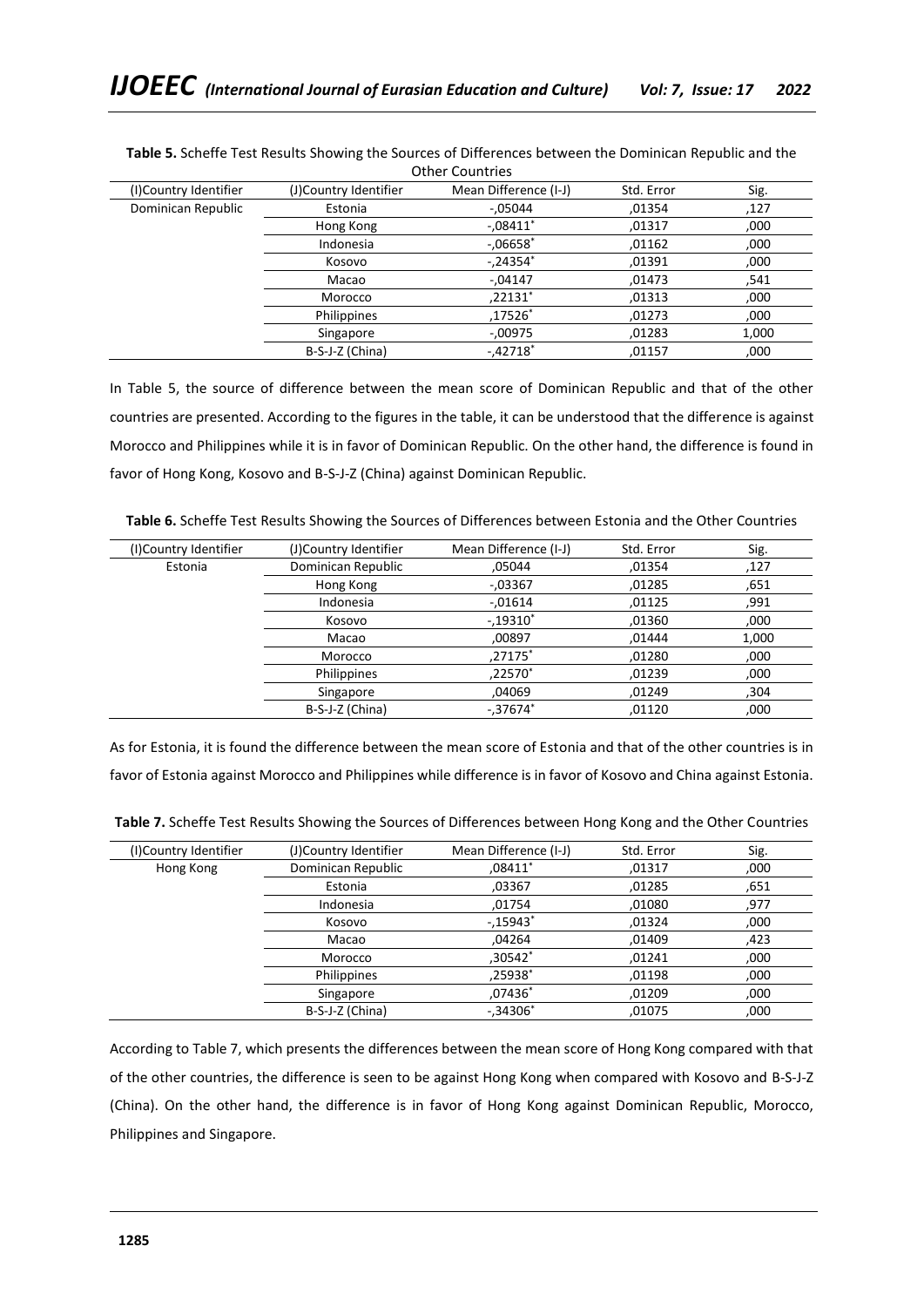| (I)Country Identifier | (J)Country Identifier | Mean Difference (I-J) | Std. Error | Sig. |
|-----------------------|-----------------------|-----------------------|------------|------|
| Indonesia             | Dominican Republic    | ,06658*               | 01162,     | ,000 |
|                       | Estonia               | ,01614                | ,01125     | ,991 |
|                       | Hong Kong             | $-0.01754$            | ,01080     | ,977 |
|                       | Kosovo                | $-.17696*$            | ,01169     | ,000 |
|                       | Macao                 | ,02510                | ,01265     | ,915 |
|                       | Morocco               | ,28788*               | ,01075     | ,000 |
|                       | Philippines           | ,24184*               | ,01025     | ,000 |
|                       | Singapore             | ,05683*               | ,01038     | ,000 |
|                       | B-S-J-Z (China)       | $-.36060*$            | ,00878     | ,000 |

**Table 8.** Scheffe Test Results Showing the Sources of Differences between Indonesia and the Other Countries

Table 8 shows the source of difference between Indonesia and the other countries. When the mean score of Indonesia is compared with that of other countries, it is seen that the difference is in favor of Kosovo and B-S-J-Z (China). However, the difference is found in favor of Indonesia against Dominican Republic, Morocco, Philippines and Singapore.

**Table 9.** Scheffe Test Results Showing the Sources of Differences between Kosovo and the Other Countries

| (I)Country Identifier | (J)Country Identifier | Mean Difference (I-J) | Std. Error | Sig. |
|-----------------------|-----------------------|-----------------------|------------|------|
| Kosovo                | Dominican Republic    | .24354*               | ,01391     | .000 |
|                       | Estonia               | ,19310*               | 01360,     | ,000 |
|                       | Hong Kong             | $.15943*$             | ,01324     | ,000 |
|                       | Indonesia             | ,17696*               | ,01169     | ,000 |
|                       | Macao                 | $.20206*$             | ,01478     | ,000 |
|                       | Morocco               | ,46484 $^*$           | ,01319     | ,000 |
|                       | Philippines           | .41880 $^*$           | .01279     | ,000 |
|                       | Singapore             | ,23379 $^*$           | ,01289     | ,000 |
|                       | B-S-J-Z (China)       | $-18364*$             | ,01165     | ,000 |

The figures showing the differences between the mean score of Kosovo and that of the other countries shown in Table 9. According to the figures in the table, the difference is in favor of B-S-J-Z (China) against Kosovo. On the other hand, the difference is found in favor of Kosovo when compared with the mean scores of all the other countries namely Dominican Republic, Estonia, Hong Kong, Indonesia, Macau, Morocco, Philippines and Singapore.

| (I)Country Identifier | (J)Country Identifier | Mean Difference (I-J) | Std. Error | Sig.  |
|-----------------------|-----------------------|-----------------------|------------|-------|
| Macau                 | Dominican Republic    | ,04147                | ,01473     | .541  |
|                       | Estonia               | $-0.00897$            | ,01444     | 1,000 |
|                       | Hong Kong             | $-04264$              | ,01409     | ,423  |
|                       | Indonesia             | $-0.02510$            | ,01265     | .915  |
|                       | Kosovo                | $-.20206*$            | ,01478     | ,000  |
|                       | Morocco               | ,26278*               | ,01405     | ,000  |
|                       | Philippines           | ,21674*               | ,01367     | ,000  |
|                       | Singapore             | ,03172                | ,01377     | ,807  |
|                       | B-S-J-Z (China)       | $-.38570*$            | .01261     | ,000  |

Table 10 shows the differences between the mean score of Macao and that of the other countries. According to the figures given in the table, the difference is in favor of Macao when compared with Morocco and Philippines whereas it is against Macao in comparison with the mean scores of Kosovo and B-S-J-Z (China).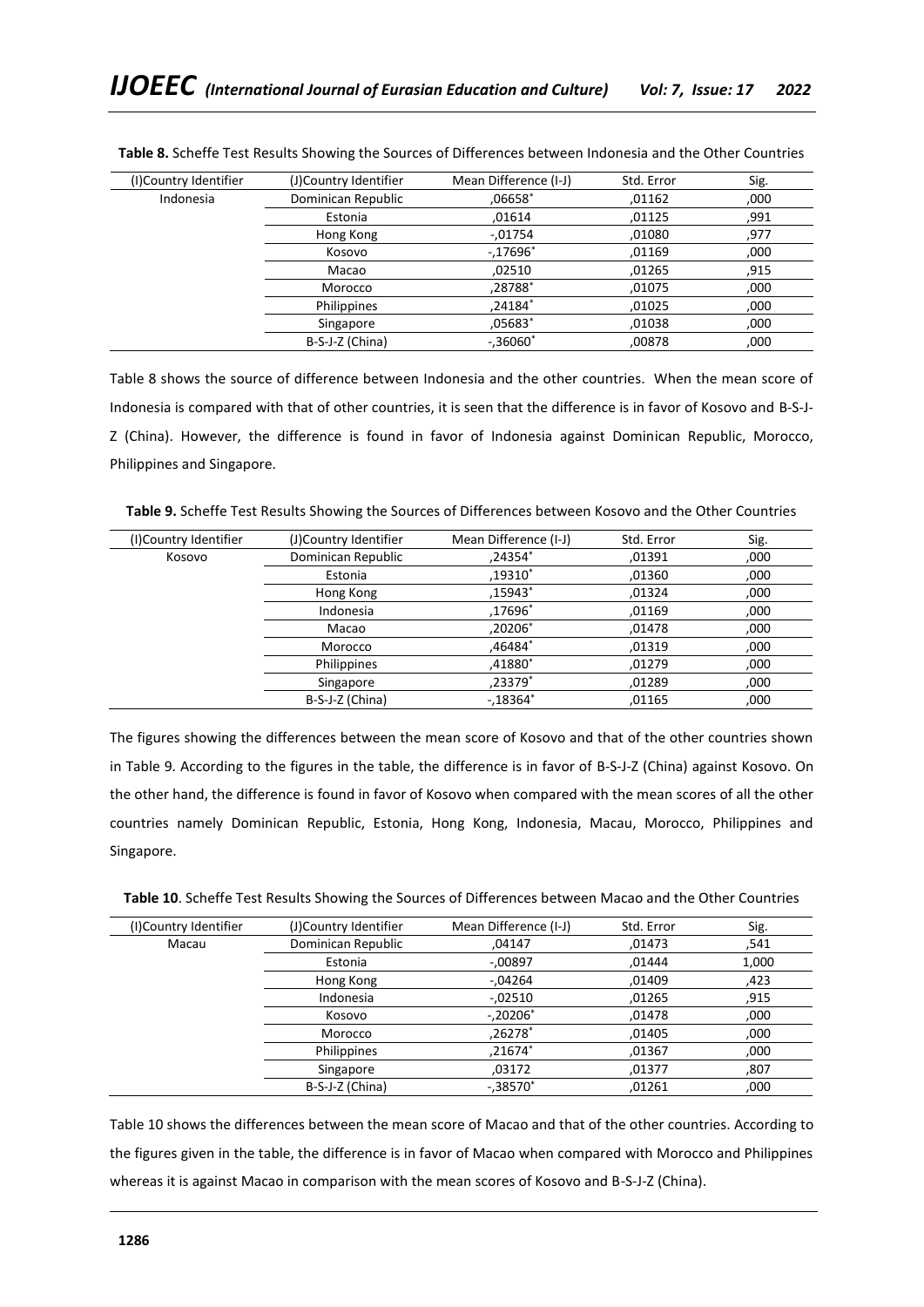| (I)Country Identifier | (J)Country Identifier | Mean Difference (I-J)   | Std. Error | Sig. |
|-----------------------|-----------------------|-------------------------|------------|------|
| Morocco               | Dominican Republic    | $-.22131*$              | ,01313     | ,000 |
|                       | Estonia               | $-.27175*$              | ,01280     | ,000 |
|                       | Hong Kong             | $-.30542*$              | .01241     | ,000 |
|                       | Indonesia             | $-.28788*$              | .01075     | ,000 |
|                       | Kosovo                | $-46484*$               | ,01319     | ,000 |
|                       | Macao                 | $-.26278$ <sup>*</sup>  | ,01405     | ,000 |
|                       | Philippines           | $-0.04604$              | .01194     | .094 |
|                       | Singapore             | $-.23105"$              | ,01205     | ,000 |
|                       | B-S-J-Z (China)       | $-0.64848$ <sup>*</sup> | .01070     | ,000 |

**Table 11.** Scheffe Test Results Showing the Sources of Differences between Morocco and the Other Countries

In Table 11, the differences between the mean score of Morocco and that of the other countries are presented. According to the figures, it can be understood that the difference is against Morocco and in favor of all the other countries with the exception of Philippines. The table shows that there is no significant difference between the mean scores of Morocco and Philippines.

**Table 12.** Scheffe Test Results as to the Sources of Differences between the Philippines and the Other Countries

| (I)Country Identifier | (J)Country Identifier | Mean Difference (I-J) | Std. Error | Sig. |
|-----------------------|-----------------------|-----------------------|------------|------|
| Philippines           | Dominican Republic    | $-.17526*$            | ,01273     | ,000 |
|                       | Estonia               | $-.22570*$            | ,01239     | ,000 |
|                       | Hong Kong             | $-.25938*$            | ,01198     | ,000 |
|                       | Indonesia             | $-.24184*$            | ,01025     | ,000 |
|                       | Kosovo                | $-.41880*$            | ,01279     | .000 |
|                       | Macao                 | $-.21674*$            | ,01367     | ,000 |
|                       | Morocco               | .04604                | ,01194     | ,094 |
|                       | Singapore             | $-.18501*$            | ,01160     | .000 |
|                       | B-S-J-Z (China)       | $-0.60244*$           | ,01020     | ,000 |

Table 12 shows the differences between the mean score of Philippines and the mean scores of the other countries. According to the figures in the table, it can be seen that the difference is against Philippines when compared with the mean scores of the other countries except for Morocco. The figures show that no significant difference exists between the mean scores of Philippines and Morocco in terms of order in classroom.

| (I)Country Identifier | (J)Country Identifier | Mean Difference (I-J) | Std. Error | Sig.  |
|-----------------------|-----------------------|-----------------------|------------|-------|
| Singapore             | Dominican Republic    | ,00975                | ,01283     | 1,000 |
|                       | Estonia               | $-0.04069$            | ,01249     | ,304  |
|                       | Hong Kong             | $-.07436*$            | ,01209     | ,000  |
|                       | Indonesia             | $-.05683*$            | ,01038     | .000  |
|                       | Kosovo                | $-.23379*$            | ,01289     | ,000  |
|                       | Macao                 | $-0.03172$            | ,01377     | ,807  |
|                       | Morocco               | ,23105*               | ,01205     | .000  |
|                       | Philippines           | ,18501*               | ,01160     | ,000  |
|                       | B-S-J-Z (China)       | $-.41743*$            | ,01033     | ,000  |

Considering the figures in Table 13, which presents the significant differences between the mean score of Singapore and that of the other countries, it can be stated that the difference is in favor of Singapore when compared with Morocco and Philippines. On the other hand, the differences between the mean score of Singapore and that of Hong Kong, Indonesia, Kosovo and B-S-J-Z (China) are all against Singapore.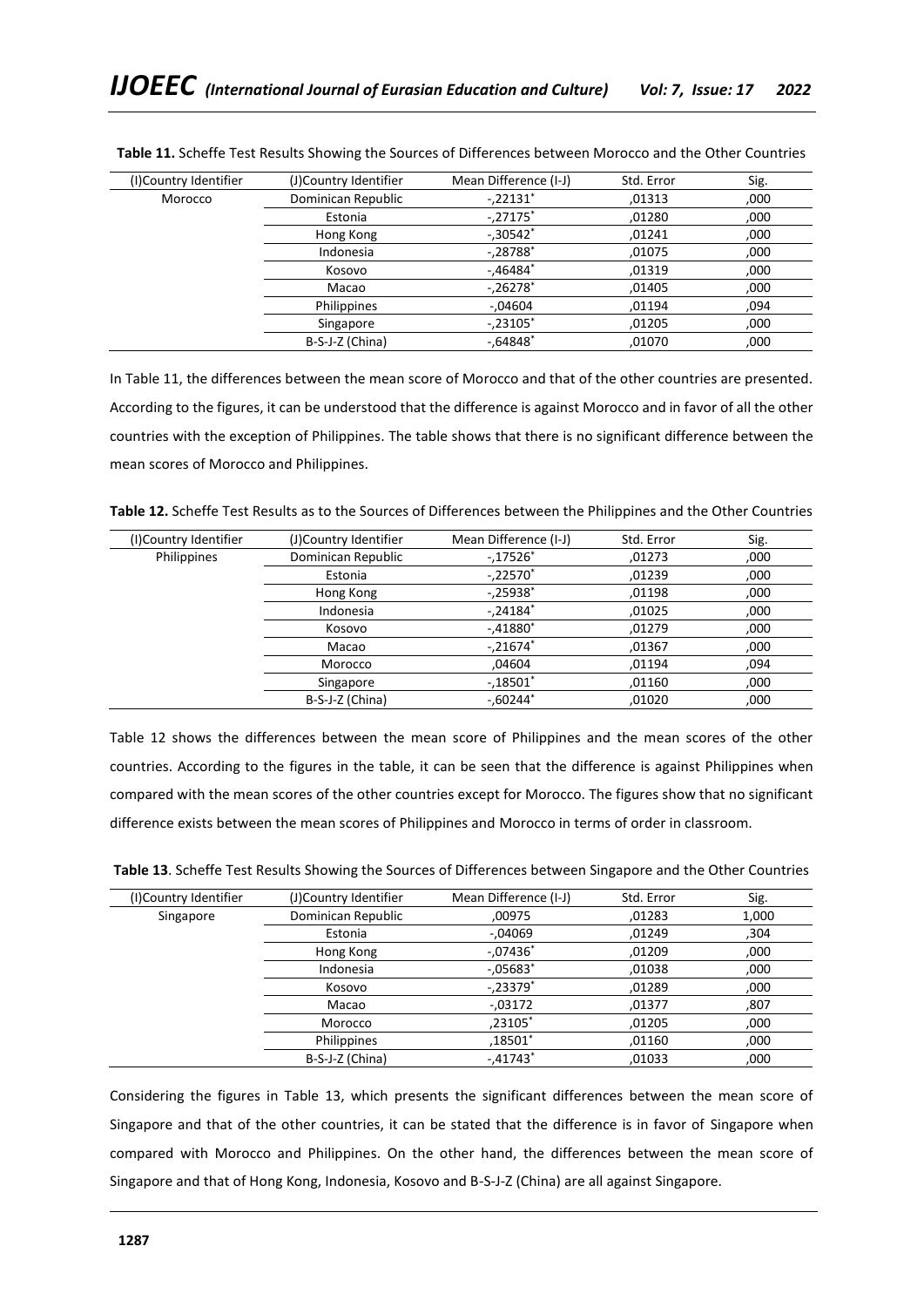| (I)Country Identifier | (J)Country Identifier | Mean Difference (I-J) | Std. Error | Sig. |
|-----------------------|-----------------------|-----------------------|------------|------|
| B-S-J-Z (China)       | Dominican Republic    | .42718*               | .01157     | ,000 |
|                       | Estonia               | ,37674*               | .01120     | ,000 |
|                       | Hong Kong             | ,34306*               | .01075     | ,000 |
|                       | Indonesia             | ,36060 $^*$           | ,00878     | ,000 |
|                       | Kosovo                | .18364*               | .01165     | ,000 |
|                       | Macao                 | ,38570 $*$            | .01261     | ,000 |
|                       | Morocco               | ,64848*               | .01070     | ,000 |
|                       | Philippines           | $.60244*$             | .01020     | ,000 |
|                       | Singapore             | $.41743*$             | .01033     | ,000 |

**Table 14.** Scheffe Test Results as to the Sources of Differences between B-S-J-Z (China) and the Other Countries

In Table 14, the differences between the mean score of B-S-J-Z (China) and that of the other countries are shown. According to the figures, it is seen that there is a significant difference between the mean score of B-S-J-Z (China) and the mean scores of all the other countries in terms of the order in classroom. The difference is in favor of B-S-J-Z against the other countries without no exception.

The study is based on two hypotheses. In hypothesis-1, it is claimed that enabling discipline and time management in classroom predicts reading performance of students. The  $2<sup>nd</sup>$  hypothesis suggests that mean scores as to discipline and time management in classroom differ in terms of the first and the last five countries with regard to reading performance.

According to the findings of the study, the 1<sup>st</sup> hypothesis of the study is supported. In other words, it is concluded that students' reading performance improves in classrooms with good and positive management of discipline and time. In literature, there are several studies that found similar results as to the relationship between classroom environment and reading performance specifically. For example; Myers, Milne, Baker, and Gingsburg (1987) concluded that undesirable behaviours that affect the discipline in classroom lead to failure and decrease in students' performance in Maths and Reading courses. Having dealt classroom environment in a relatively broader term, Pintrich et al (2003) also revealed that classroom environment affected reading performance. Putnam et al., (2003) examined the relationship between student behaviours that hinders positive interaction in classroom and the development of academic skills including reading. The researchers concluded that disabling and negative student behaviours affected such skills negatively. Similarly, Ning et al. (2015) found that positive classroom discipline resulted in higher reading performance of students. In another study with results that coincide with the results of our study, Palombit (2019) stated that students' reading performance increased as their levels of misbehaviour in classroom decreased. Similarly, in their study that focused on the relation between students' reading readiness levels and discipline management model in their study, Murunga, Jatumu and Oringa (2019) also revealed that as students' undesired and disruptive behaviours in classroom decreased, their reading performance increased.

The  $2^{nd}$  hypothesis is also supported by the findings of the study. According to the findings, it is revealed that the discipline and time management was better and more positive in the first five countries the reading performance of whose students were higher. On the other hand, it is found that the discipline and time management issues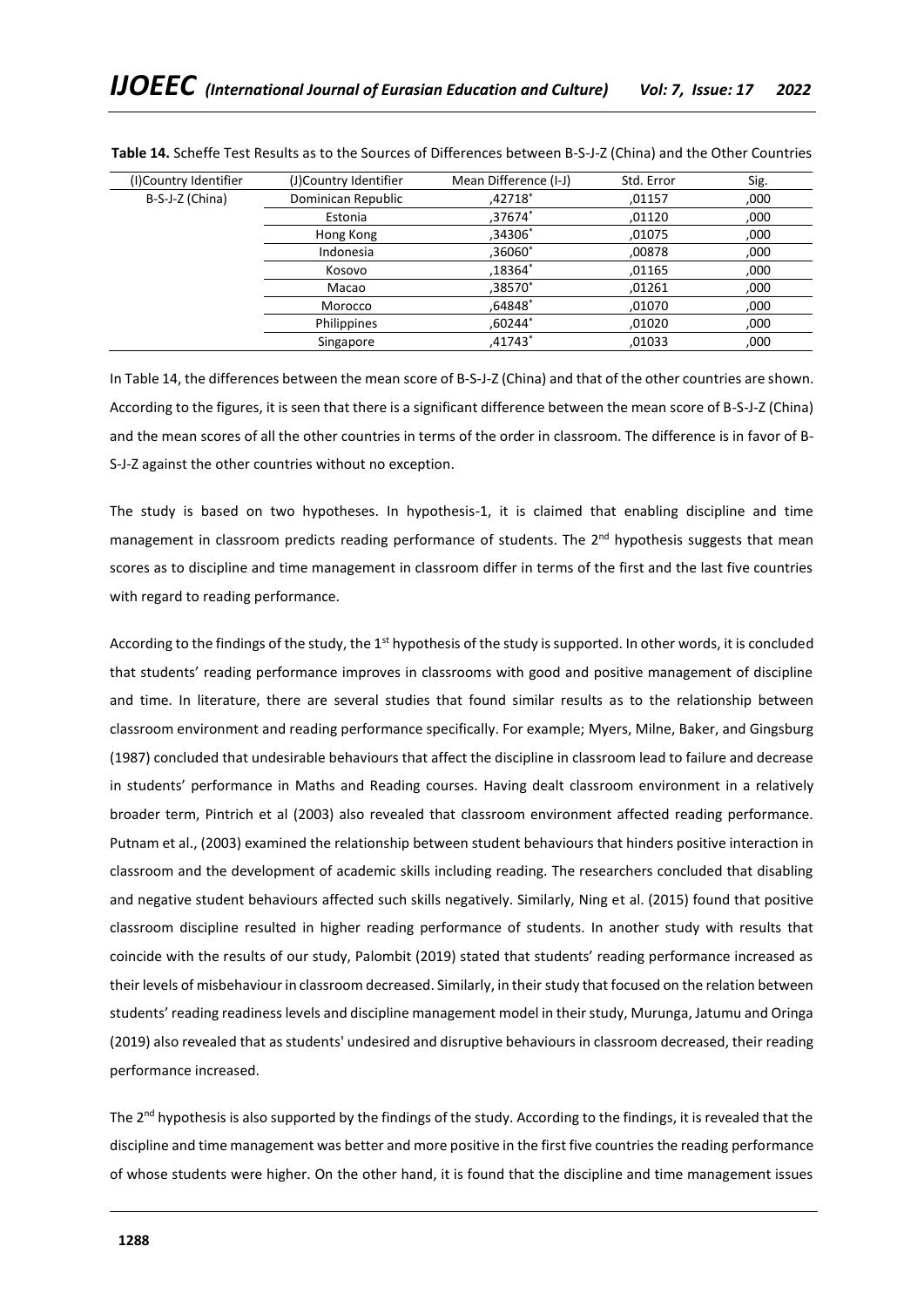such as noise, disorder, waste of time by both students and teachers, and students' attention to the teacher and the lesson are mostly problematic in the last five countries whose students have lower reading performance. This result coincides with the results of several studies in the related literature that reveal the effect of discipline and time management on reading performance (Pintrich et al., 2003; Putnam et al., 2003; Lau, 2012; Ning et al., 2015; Palombit, 2019; Murunga, Jatumu & Oringa, 2019) and on student achievement and academic performance in general (Njoroge & Nyabuto, 2014; Gazmuri, Manzi & Paredes, 2015; Baumann & Krskova, 2016; Simba, Agak & Kabuka, 2016).

However, although the hypothesis is supported to a great extent, an exceptional result is also observed in the study. According to the findings, the discipline and time management issue was rated better than those of the first five countries except for B-S-J-Z (China) by Kosovan students whose reading performances were among the last five countries with poorer reading performances. This result contradicts with the results of several studies in literature in that, as mentioned in the previous two paragraphs, there is an inverse relation between reading performance and in-class discipline and time management. Besides, Kosovon students responds as to discipline and time management issues in their classrooms also contradict with what Kurteshi and Kurteshi (2014) revealed in their studies. The researchers, who conducted a study in the Gjilani City of Kosovo, found that students mostly did not pay attention to lessons and showed disrespect in classroom. Not every student group is similar to the others and every student may react unpredictably and differently in classroom (Kimova & Sofijanova, 2019), which may be asserted as a possible explanation for this phenomenon. That is, the Kosovon students who participated in PISA 2018 may be from highly disciplined but academically poor schools. Another possible explanation may be about discipline strategies and strictness of discipline applications. Lewis (2001) states that discipline strategies based on punishment are mostly useless in promoting responsible student behavior and academic achievement. Similarly, handling the issue from the perspective of the strictness of discipline in classroom, Lau (2012) discovered that discipline issues were directly related to students' reading performance and asserted that too much authority and control of teacher with no or too little student autonomy resulted in low reading performance of students. In this respect, the Kosovon students in the PISA 2018 may have been those who had poor academic achievement as a result of being exposed to too much discipline in classroom in their countries. Also, the study by Gakure, Mukuria and Kithae (2013) may present another possible explanation. In their study on elementary school students, the researchers observed that although there were not many and important disciplinary problems in the school, students' academic performance and achievement were still very poor and concluded that discipline didn't have a statistically significant effect on academic performance and achievement, which is one study whose results coincides with the result as to the case of Kosovon students.

## **CONCLUSION and DISCUSSION**

The study is based on two hypotheses. In hypothesis-1, it is claimed that enabling discipline and time management in classroom predicts reading performance of students. The  $2<sup>nd</sup>$  hypothesis suggests that mean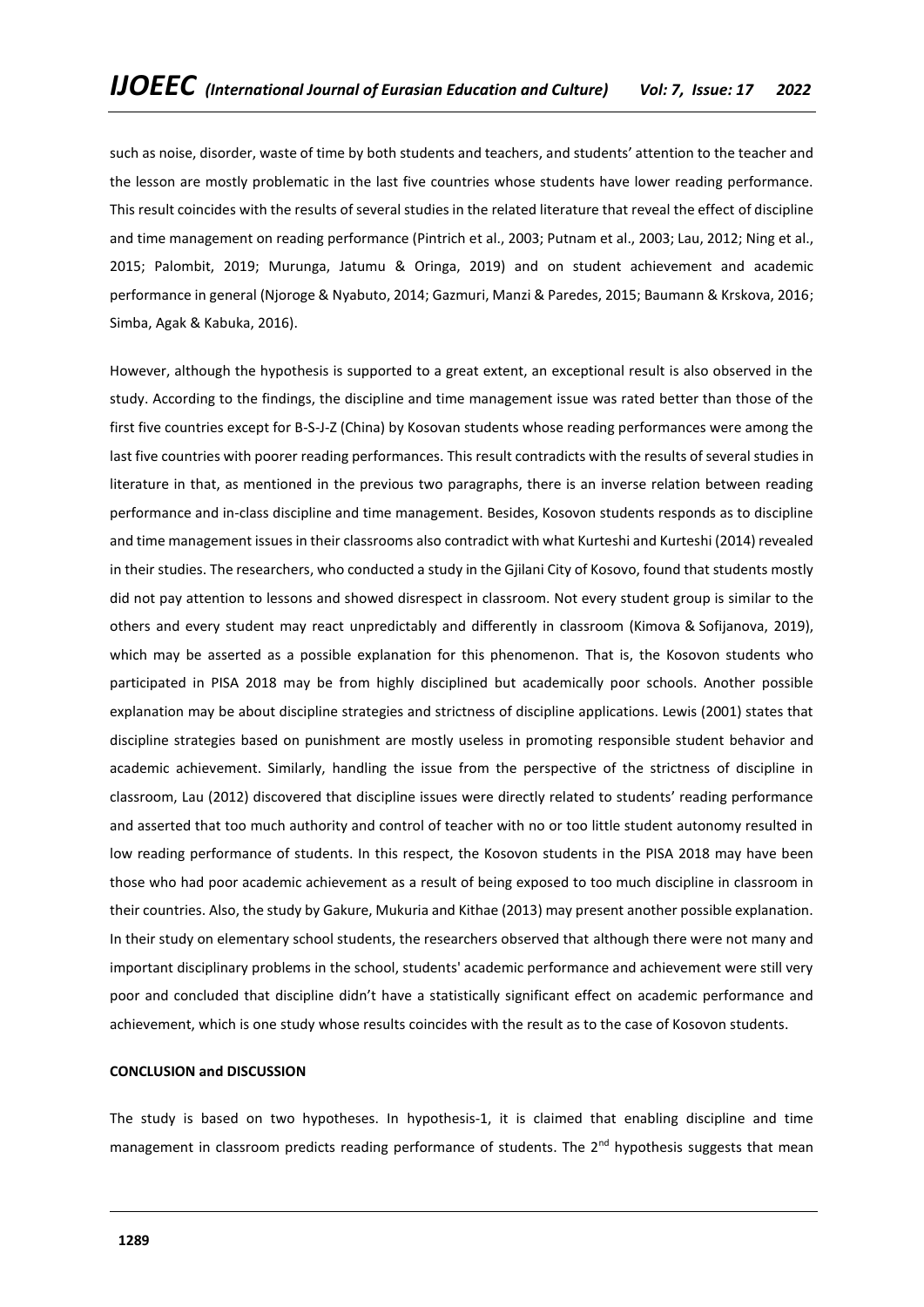scores as to discipline and time management in classroom differ in terms of the first and the last five countries with regard to reading performance.

According to the findings of the study, the 1<sup>st</sup> hypothesis of the study is supported. In other words, it is concluded that students' reading performance improves in classrooms with good and positive management of discipline and time. In literature, there are several studies that found similar results as to the relationship between classroom environment and reading performance specifically. For example; Myers, Milne, Baker, and Gingsburg (1987) concluded that undesirable behaviours that affect the discipline in classroom lead to failure and decrease in students' performance in Maths and Reading courses. Having dealt classroom environment in a relatively broader term, Pintrich et al (2003) also revealed that classroom environment affected reading performance. Putnam et al., (2003) examined the relationship between student behaviours that hinders positive interaction in classroom and the development of academic skills including reading. The researchers concluded that disabling and negative student behaviours affected such skills negatively. Similarly, Ning et al. (2015) found that positive classroom discipline resulted in higher reading performance of students. In another study with results that coincide with the results of our study, Palombit (2019) stated that students' reading performance increased as their levels of misbehaviour in classroom decreased. Similarly, in their study that focused on the relation between students' reading readiness levels and discipline management model in their study, Murunga, Jatumu and Oringa (2019) also revealed that as students' undesired and disruptive behaviours in classroom decreased, their reading performance increased.

The  $2^{nd}$  hypothesis is also supported by the findings of the study. According to the findings, it is revealed that the discipline and time management was better and more positive in the first five countries the reading performance of whose students were higher. On the other hand, it is found that the discipline and time management issues such as noise, disorder, waste of time by both students and teachers, and students' attention to the teacher and the lesson are mostly problematic in the last five countries whose students have lower reading performance. This result coincides with the results of several studies in the related literature that reveal the effect of discipline and time management on reading performance (Pintrich et al., 2003; Putnam et al., 2003; Lau, 2012; Ning et al., 2015; Palombit, 2019; Murunga, Jatumu & Oringa, 2019) and on student achievement and academic performance in general (Njoroge & Nyabuto, 2014; Gazmuri, Manzi & Paredes, 2015; Baumann & Krskova, 2016; Simba, Agak & Kabuka, 2016).

However, although the hypothesis is supported to a great extent, an exceptional result is also observed in the study. According to the findings, the discipline and time management issue was rated better than those of the first five countries except for B-S-J-Z (China) by Kosovan students whose reading performances were among the last five countries with poorer reading performances. This result contradicts with the results of several studies in literature in that, as mentioned in the previous two paragraphs, there is an inverse relation between reading performance and in-class discipline and time management. Besides, Kosovon students responds as to discipline and time management issues in their classrooms also contradict with what Kurteshi and Kurteshi (2014) revealed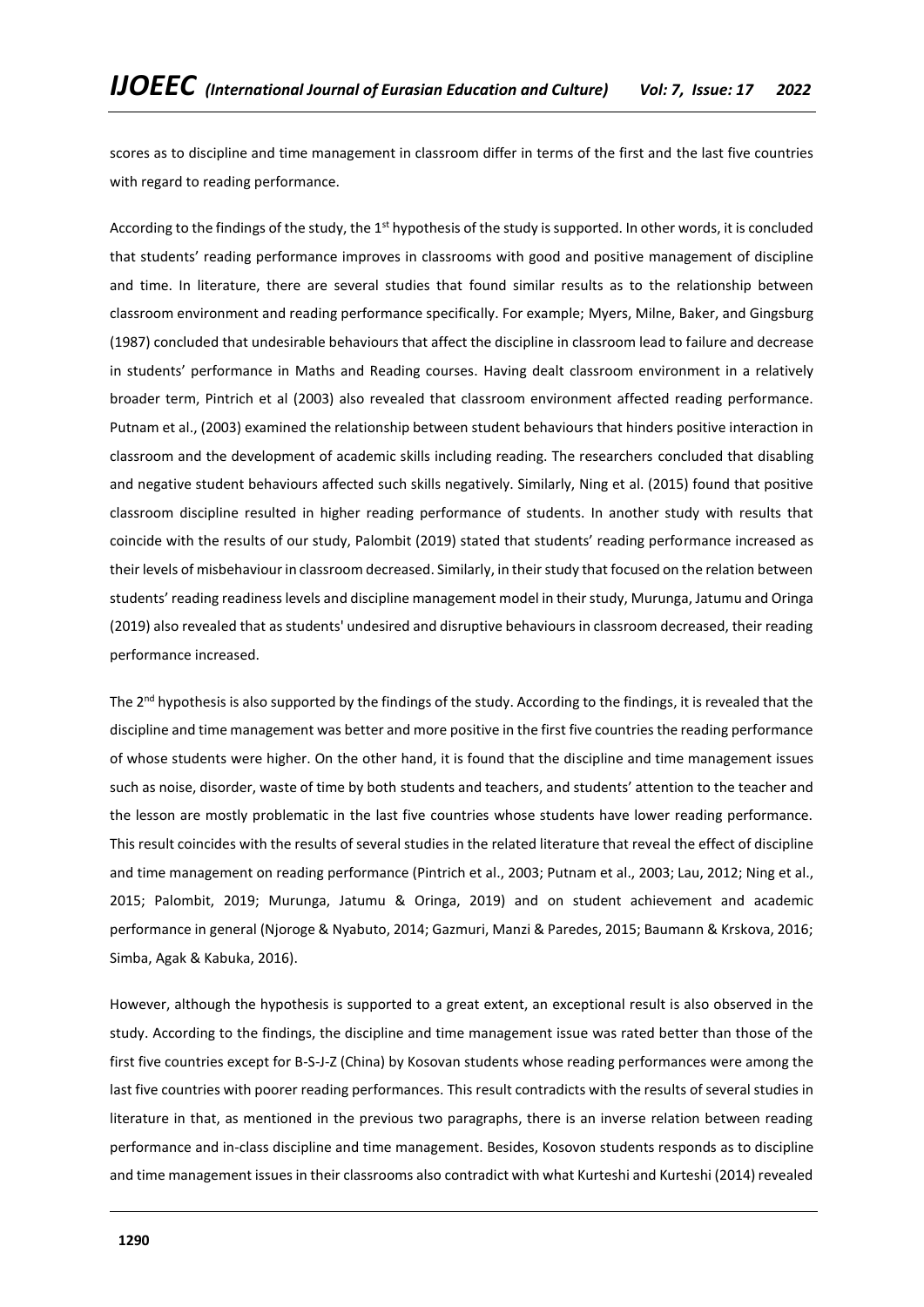in their studies. The researchers, who conducted a study in the Gjilani City of Kosovo, found that students mostly did not pay attention to lessons and showed disrespect in classroom. Not every student group is similar to the others and every student may react unpredictably and differently in classroom (Kimova & Sofijanova, 2019), which may be asserted as a possible explanation for this phenomenon. That is, the Kosovon students who participated in PISA 2018 may be from highly disciplined but academically poor schools. Another possible explanation may be about discipline strategies and strictness of discipline applications. Lewis (2001) states that discipline strategies based on punishment are mostly useless in promoting responsible student behavior and academic achievement. Similarly, handling the issue from the perspective of the strictness of discipline in classroom, Lau (2012) discovered that discipline issues were directly related to students' reading performance and asserted that too much authority and control of teacher with no or too little student autonomy resulted in low reading performance of students. In this respect, the Kosovon students in the PISA 2018 may have been those who had poor academic achievement as a result of being exposed to too much discipline in classroom in their countries. Also, the study by Gakure, Mukuria and Kithae (2013) may present another possible explanation. In their study on elementary school students, the researchers observed that although there were not many and important disciplinary problems in the school, students' academic performance and achievement were still very poor and concluded that discipline didn't have a statistically significant effect on academic performance and achievement, which is one study whose results coincides with the result as to the case of Kosovon students.

## **RECOMMENDATIONS**

The results about both hypotheses of the study show that order in classroom in terms of discipline and time management is of great importance for academic achievement. In this sense, teachers of especially reading classes are recommended to take discipline issues more seriously in classroom management process. Also, teachers of reading classes should be meticulous specifically in planning reading lessons so that they can prevent waste of time allocated to educational activities in classroom. Especially countries whose students get low grades in PISA reading exams are definitely recommended that they revise their in-class discipline approaches in order that they can give teachers a free hand in enabling discipline and time management in their classrooms. The case of Kosovon students are contradictory to the results of most studies in literature. Therefore, researchers are recommended that they examine the in-class discipline and time management issues in Kosovon schools through both quantitative and qualitative studies so that the reason why enabling discipline and time management in Kosovon classrooms does not lead to high reading performance can be discovered.

## **ETHICAL TEXT**

In this article, the journal writing rules, publication principles, research and publication ethics, and journal ethical rules were followed. The responsibility belongs to the author for any violations that may arise regarding the article. This study was conducted in the year 2019 using PISA 2018 data.

**Author(s) Contribution Rate:** The author's contribution to this article is 100%.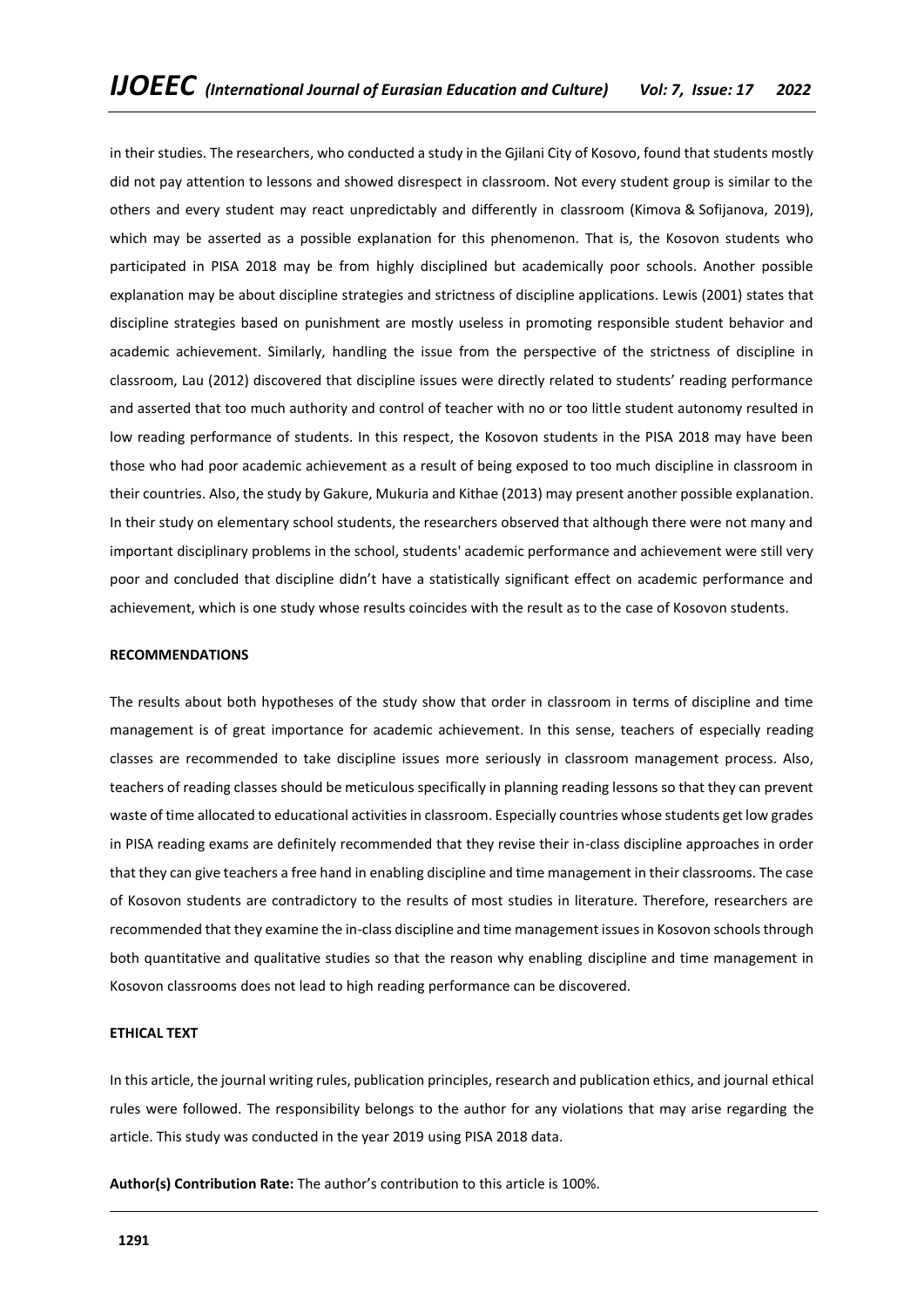#### **REFERENCES**

Açıkalın, A. (1994). *Teknik ve toplumsal yönleriyle okul yöneticiliği*. Pegem A Yayınları.

- Akan, D., Şener, N., Başar, M., & Şen, B. (2016). Öğretmenlerin sınıf yönetimi becerilerinin okul yöneticisi görüşlerine göre değerlendirilmesi. *Uşak Üniversitesi Eğitim Araştırmaları Dergisi*, 2(1), 71-88, <https://doi.org/10.29065/usakead.232405>
- Amin, F. (2020). Positive classroom environment, cooperative learning strategy, reading comprehension achievement: A correlational study. *Language-Edu*, 9(1), http://core.ac.uk/download/pdf/287229434.pdf
- Anderson, L. W. (2004). *Increasing teacher effectiveness* (2<sup>nd</sup> ed.). UNESCO International Institute for Educational Planning.

Arı, R., & Deniz, M.E. (2020*). Sınıf yönetimi.* Maya Akademi.

- Ataman, A. (2000). Sınıf içinde karşılaşılan davranış problemleri ve bunlara karşı geliştirilen önlemler. In L. Küçükahmet (Ed.), *Sınıf yönetiminde yeni yaklaşımlar*. ISBN: 975-591-859-0. Nobel Akademik Yayıncılık.
- Bailey, B. A. (2011). *Managing emotional mayhem: The five steps for self-regulation*. Loving Guidance Inc.
- Başar, H. (2002). *Sınıf yönetimi*. (10. Baskı) Anı Yayıncılık.
- Baumann, C., & Krskova, H. (2016). School discipline, school uniforms and academic performance. *International Journal of Educational Management,* 30(6), 1003-1029. https://doi.org/10.1108/IJEM-09-2015-0118
- Binbasıoğlu, C. (1994). *Genel öğretim bilgisi*. Kadıoğlu Matbaası.
- Brophy, J. (1986). Classroom management techniques. *Education and Urban Society*, 18(2), 182–194. [https://doi.org/10.1177/0013124586018002005](https://doi.org/10.1177%2F0013124586018002005)
- Brophy, J. E. (1996). *Teaching problem students*. Guilford.
- Brophy, J. E. (2013). *Motivating students to learn*. Routledge.
- Burgaz, B. (2002). Kalabalık Sınıf Nitelikli Öğretmen, *Bilim ve Teknik,* 74-76, Kasım.
- Bursal, M. (2019). *SPSS ile temel veri analizleri (2. Baskı)*. Anı Yayıncılık.
- Büyüköztürk, Ş. (2010). *Sosyal bilimler için veri analizi el kitabı: İstatistik, araştırma deseni, SPSS uygulamaları ve yorum*. Pegem Akademi.
- Büyüköztürk, Ş., Çakmak, E. K., Akgün, Ö. E., Karadeniz, Ş., & Demirel, F. (2020). *Eğitimde bilimsel araştırma yöntemleri*. Pegem Akademi.
- Cain, T., & Hattie, J. (2020). Attitudes to school and reading achievement among secondary school students. *Australian Journal of Education*, 64(1), 5-24[, https://doi.org/10.1177/0004944119890139](https://doi.org/10.1177%2F0004944119890139)
- Calvin, C. M., Batty, G. D., Der, G., Brett, C. E., Taylor, A., Pattie, A., & Deary, I. J. (2017). Childhood intelligence in relation to major causes of death in 68-year follow-up: Prospective population study. *BMJ*, 357, j2708. https://doi.org/10.1136/bmj.j2708
- Celep, C. (2008). *Sınıf yönetiminde kuram ve uygulama*. Pegem Akademi.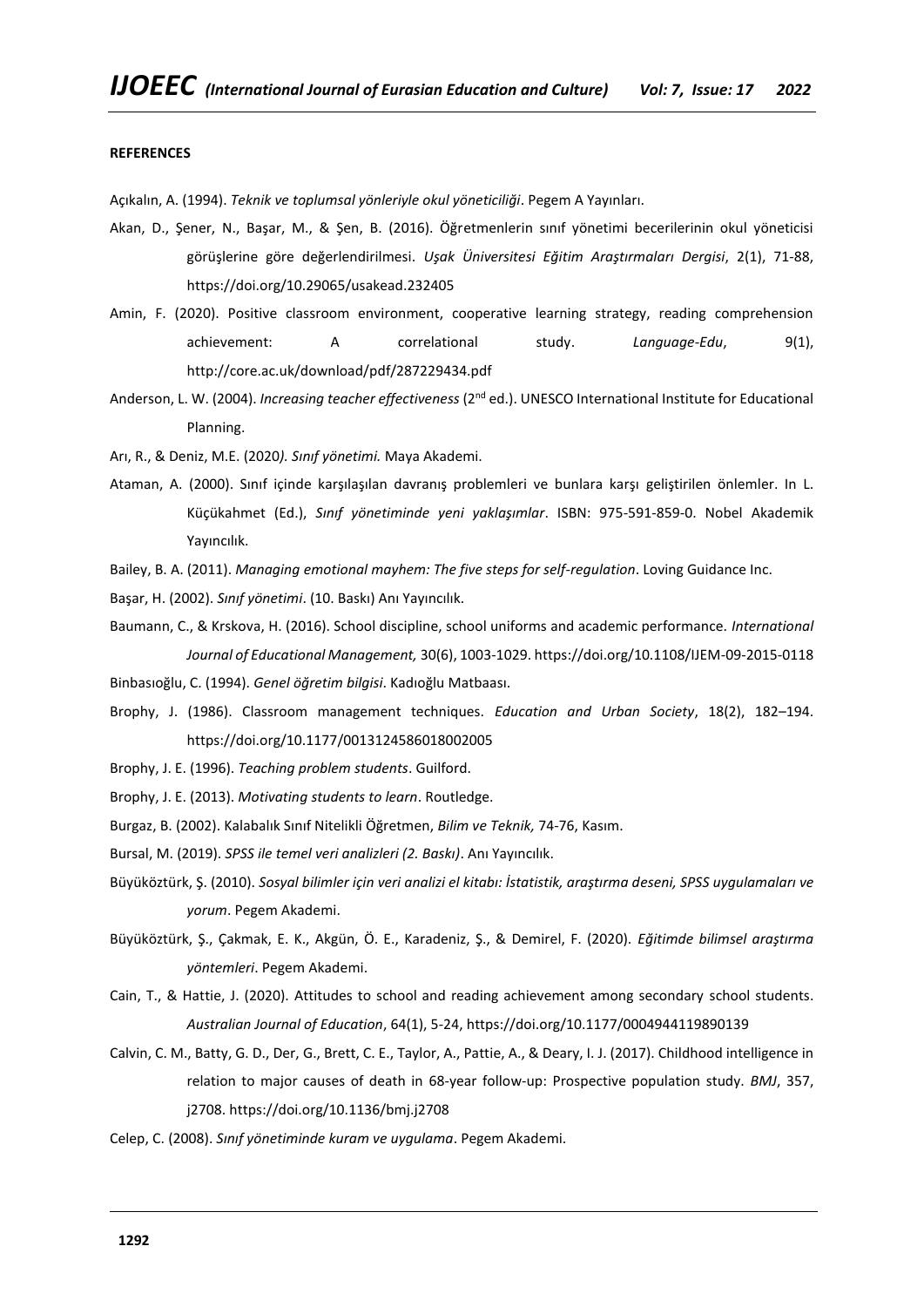- ÇELİK, K., & Yurdakul, A. (2020). Investigation of PISA 2015 reading ability achievement of Turkish students in terms of student and school level variables. *International Journal of Assessment Tools in Education*,
	- 7(1), 30-42[, https://doi.org/10.21449/ijate.589280](https://doi.org/10.21449/ijate.589280)
- Çelik, V. (2008). *Sınıf yönetimi*. Nobel Yayın Dağıtım.
- Çelik, V. (2012). *Sınıf yönetimi.* (6. Baskı). Nobel Yayın Dağıtım.
- Cüceloğlu, D., (1997). *İyi düşün doğru karar ver*, (19. Baskı). Sistem Yayıncılık.
- Duckworth, A., L., & Seligman, M., P. (2005). Self-discipline outdoes IQ in predicting academic performance of adolescents, *Psychological Science*, 16, 939- 944[, https://doi.org/10.1111/j.1467-9280.2005.01641.x](https://doi.org/10.1111%2Fj.1467-9280.2005.01641.x)
- Ekici, G., & Kurt, H. (2014). Öğretmen adaylarının disiplin öz-yeterlik algılarının sınıf yönetimi profillerine göre analizi. *Gaziantep University Journal of Social Sciences*, 13(4), 1137-1164, ISSN: 1303-0094.
- Erdem, R., Pirinçci, E. ve Dikmetaş, E., (2005), Üniversite öğrencilerinin zaman yönetimi davranışları ve bu davranışların akademik başarı ile ilişkisi, *Manas Üniversitesi Sosyal Bilimler Dergisi*, 7(14(, 167-177.
- Erden, M. (2005). *Sınıf yönetimi*. Epsilon Yayıncılık.
- Erdoğan, İ. (2011). *Sınıf yönetimi* (14. Baskı). Alfa Yayınları.
- Erol, O., Özaydın, B., & Koç, M. (2010). Sınıf yönetiminde karşılaşılan olaylar, öğretmen tepkileri ve öğrenciler üzerindeki etkileri: Unutulmayan sınıf anılarının analizi. *Kuram ve Uygulamada Eğitim Yönetimi*, 16 (1), 25-47.
- Eshetu, A. A. (2014). Indiscipline problems of high school students: The case of Ethio-Japan Hidasse Secondary School (Addis Ababa, Ethiopia). *Journal of Education and Practice*, 5(37), 23-28.
- Evertson, C. M., & Weinstein, C. S. (2006). *Handbook of classroom management: Research. Practice and Contemporary Issues.* Mahwah NJ.
- Fredriksson, P., Öckert, B., & Oosterbeek, H. (2013). Long-term effects of class size. *Quarterly Journal of Economics*, 128(1), 249–285,<https://doi.org/10.1093/qje/qjs048>
- Frenzel, A. C., Pekrun, R., & Goetz, T. (2007). Perceived learning environment and students' emotional experiences: A multilevel analysis of mathematics classrooms. *Learning and Instruction*, 17, 478– 493[, https://doi.org/10.1016/j.learninstruc.2007.09.001](https://doi.org/10.1016/j.learninstruc.2007.09.001)
- Gakure, R. W., Mukuria, P., & Kithae, P. P. (2013). An evaluation of factors that affect performance of primary schools in Kenya: A case study of Gatanga district. *Educational Research and Reviews*, 8(13), 927- 937[, https://doi.org/10.5897/ERR2013.1466](https://doi.org/10.5897/ERR2013.1466)
- Gazmuri, C., Manzi, J., & Paredes, R. D. (2015). Classroom discipline, classroom environment and student performance in Chile. *Cepal Review,* 115, 101-114.<http://hdl.handle.net/11362/38835>
- Ghozali, I. (2014). *Structural equation modeling: Metode alternatif dengan partial least square (PLS)* (4th ed.). Badan Penerbit Universitas Diponegoro.
- Good, T. L., & Brophy, J. E. (2006). *Looking in classrooms* (8th ed.). Longman.
- Granström, K. (2006). Group phenomena and classroom management in Sweden. In C. M. Evertson & C. S. Weinstein (Eds.), *Handbook of classroom management: Research, practice, and contemporary issues* (pp. 1141–1160). Lawrence Erlbaum Associates.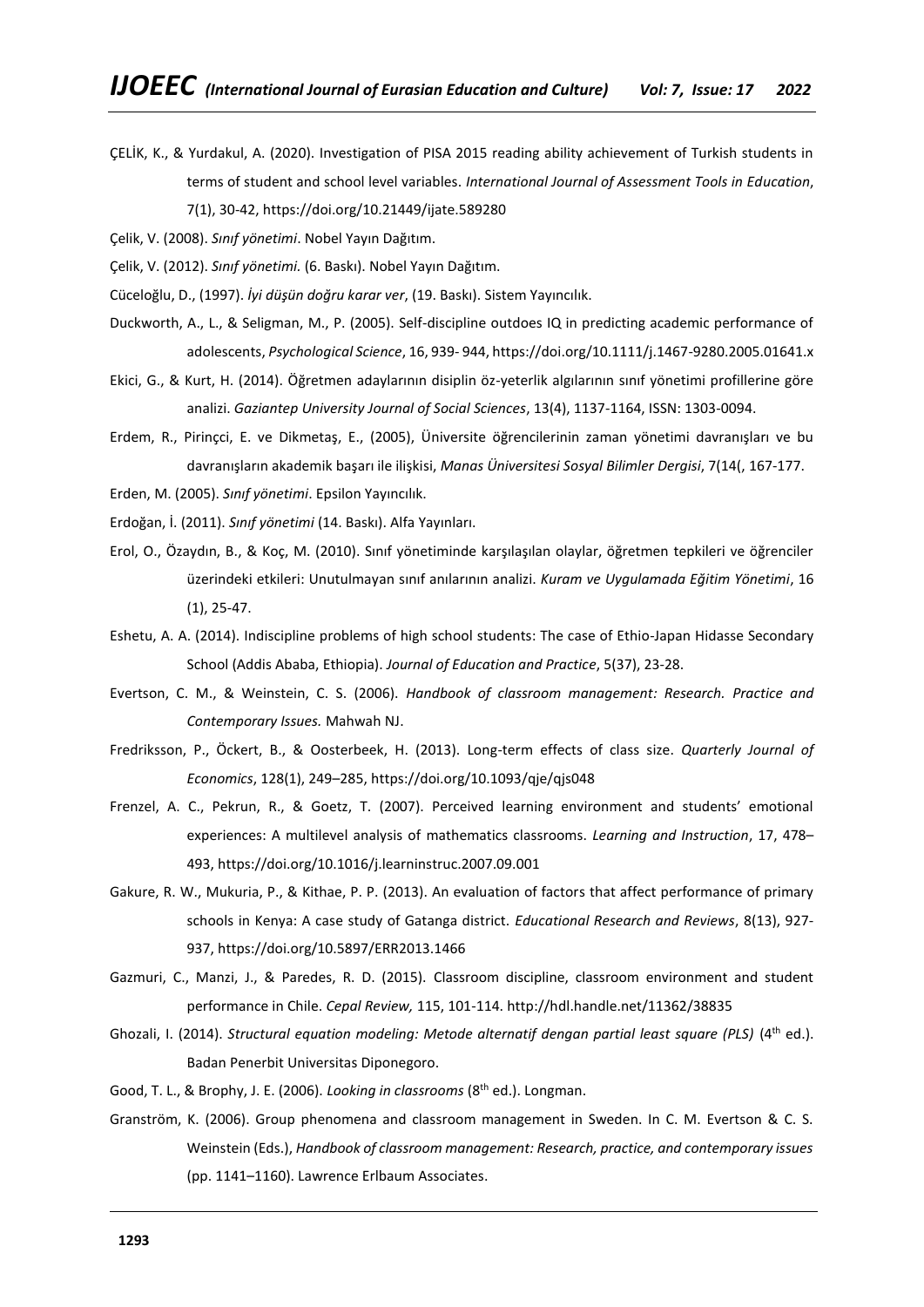- Gregory, A., Cornell, D., Fan, X. T., Sheras, P., Shih, T. H., & Huang, F. (2010). Authoritative school discipline: High school practices associated with lower bullying and victimization. *Journal of Educational Psychology*, 102(2), 483–496. [https://doi.org/10.1037/a0018562.](https://doi.org/10.1037/a0018562)
- Gündüz, Y. (2011). Sınıfta disiplin oluşturma ve uygulama. In Y. İnandı (Ed.), *Sınıf yönetimi*. Karahan Yayınları.
- Gürbüz, M., & Aydın, A. H. (2012). Zaman kavramı ve yönetimi. *Kahramanmaraş Sütçü İmam Üniversitesi Sosyal Bilimler Dergisi*, 9(2), 1-20.
- Hand, Victoria M. (2010). The co-construction of opposition in a low-track mathematics classroom. *American Educational Research Journal,* 47(1), 97–132, [https://doi.org/10.3102/0002831209344216](https://doi.org/10.3102%2F0002831209344216)
- Hoile, M. B. (2016). *A Case Study of the Influence of Classroom Management Programs on Academic Achievements of At-Risk Preschool Students* [Unpublished doctoral dissertation]. Grand Canyon University.
- Hollingsworth, E., J., Henry S. L., & William H., C. (1984). *School discipline: Order and autonomy*. Praeger Publishers.
- İlgar, L. (2007). *İlköğretim öğretmenlerinin sınıf yönetimi becerileri üzerine bir araştırma* [Unpublished doctoral dissertation]. İstanbul Üniversitesi Sosyal Bilimler Enstitüsü.
- Jacques, K. (2000). Solicitous tenderness: Discipline and responsibility in the classroom. In H. Cooper & R. Hyland (Eds.), *Children's perceptions of learning with trainee teachers,* (1st Edition) *(pp.* 166-206). Routledge. <https://doi.org/10.4324/9780203132777>
- Jasman, A., & Novianni, A. (2020). *A correlation between students' verbal intelligence and motivation toward reading achievement at seventh grade insmp al Islam 1 surakarta in academic year of 2019/2020*  [Unpublished doctoral dissertation]. UIN Raden Mas Said Surakarta (IAIN Surakarta).
- Jones, V., & Jones, L. (2015). Comprehensive classroom management: Creating communities of support and solving problems. Pearson.
- Josephs, R., (1996). *Zaman yönetimi*. (Çev. Koşar Ö.) (2nd Edition). Epsilon Yayınları.
- Kahraman, Ü., & Çelik, K. (2017). Analysis of PISA 2012 results in terms of some variables. *Journal of Human Sciences*, 14(4), 4797-4808. Retrieved from https://www.jhumansciences.com/ojs/index.php/IJHS/article/view/5136
- Karanja, R., & Bowen, M. (2012). Student indiscipline and academic performance in public secondary schools in Kenya. *Daystar University Centre for Research and Publications*. Working Paper Series Number DU/2012/002.
- Kelly, W. E. (2002). Harnessing the river of time: a theoretical framework of time use efficiency with suggestions for counselors. *Journal of Employment Counseling*, 39(Mart), 12-22. [https://doi.org/10.1002/j.2161-](https://doi.org/10.1002/j.2161-1920.2002.tb00504.x) [1920.2002.tb00504.x](https://doi.org/10.1002/j.2161-1920.2002.tb00504.x)
- Khuluse, N. L. (2009). *The effect of discipline on academic achievement in secondary school.* [Unpublished doctoral dissertation]. Department of Educational Psychology and Special Needs Education of the Faculty of Education, University of Zululand.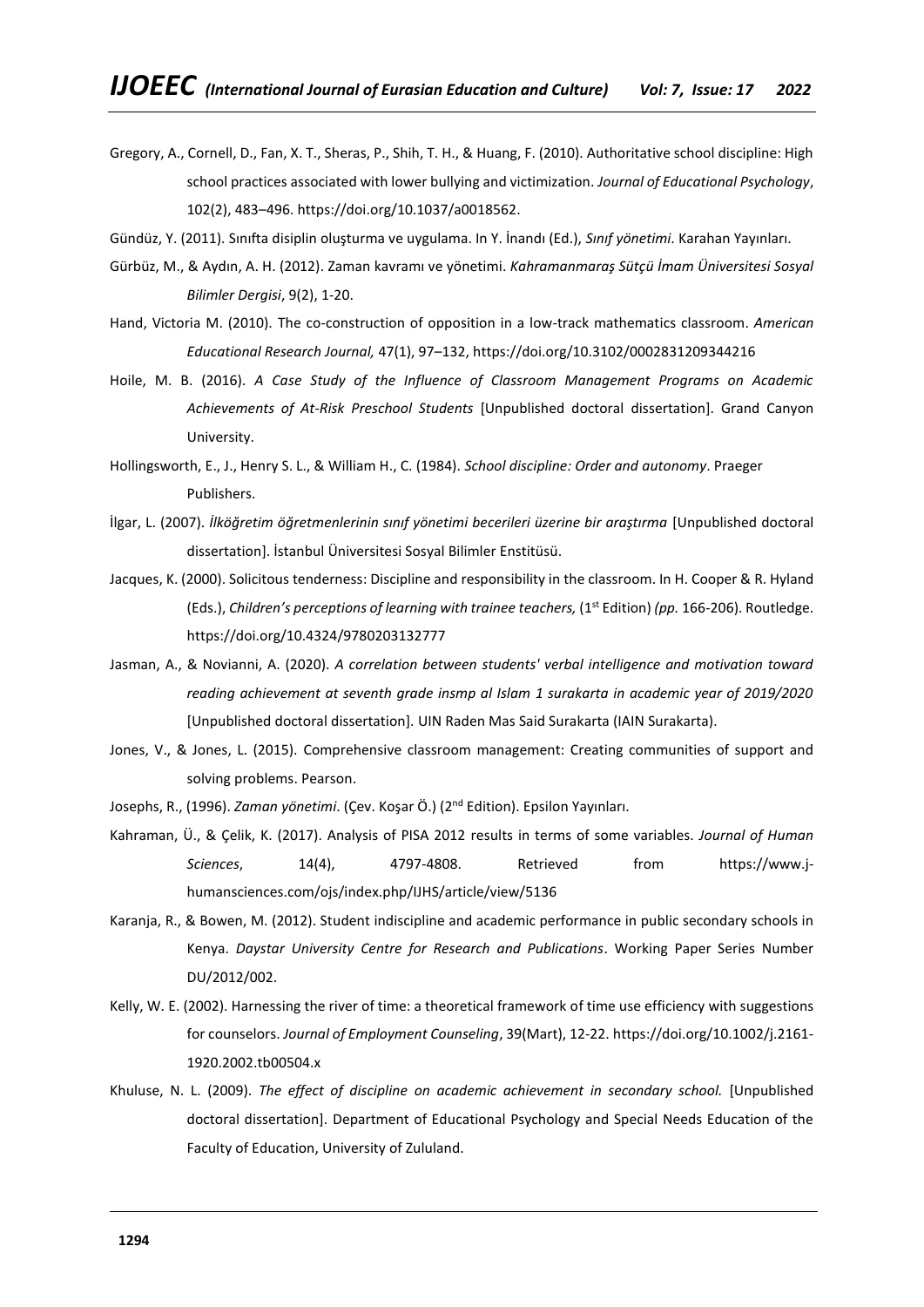- Kimova, G., & Sofijanova, E. (2019). Managing at micro level in a classroom. *Knowledge-International Journal, Scientific Papers*, 30(2), 75-80, ISSN 2545-4439,<https://eprints.ugd.edu.mk/id/eprint/22812>
- Kinsler, J. (2013). School discipline: A source or salve for the racial achievement gap?. *International Economic Review*, *54*(1), 355-383. <https://doi.org/10.1111/j.1468-2354.2012.00736.x>
- Köktaş, Ş.K. ve Köktaş, V. (2007). *Etkili sınıf yönetimi*. Çukurova Üniversitesi Basımevi.
- Korhonen, J., Linnanmaki, K., & Aunio, P. (2014). Learning difficulties, academic well-being and educational dropout: A person-centred approach. *Learning and Individual Differences*, 31, 1–10. doi: 10.1016/j.lindif.2013.12.011
- Krskova, H., & Baumann, C. (2017). School discipline, investment, competitiveness and mediating educational performance. *International Journal of Educational Management*, 31(3), 293–319, https://doi.org/10.1108/ijem-05-2016-0099
- Küçükoğlu, A., & Köse, E. (2008). Yükseköğretim düzeyinde sınıf atmosferinin öğrenci başarısına etkisi. *Atatürk Üniversitesi Sosyal Bilimler Enstitüsü Dergi*si, 12(2), 175-188. https://dergipark.org.tr/en/pub/ataunisosbil/issue/2822/38072
- Kurteshi, V., & Kurteshi, K. (2014). Reduction of bed behaviour. *Научни трудове на*, *31*, 254.
- Lau, K. L. (2012). Instructional practices and self-regulated learning in Chinese language classes. *Educational Psychology*, *32*(4), 427-450. <https://doi.org/10.1080/01443410.2012.674634>
- Lee, J., & Zentall, S. S. (2012). Reading motivational differences among groups: Reading difficulty (RD), attention deficit hyperactivity disorder (ADHD), RD þ ADHD, and typical comparison. *Learning and Individual Differences*, 22(6), 778–785. doi: 10.1016/j.lindif.2012.05.010
- Lewis, R. (2001). Classroom discipline and student responsibility: The students' view. *Teaching and Teacher Education*, 17, 307-319. [https://doi.org/10.1016/S0742-051X\(00\)00059-7](https://doi.org/10.1016/S0742-051X(00)00059-7)
- Lewis, R. (2001). Classroom discipline and student responsibility: the students' view. *Teaching and Teacher Education*, 17 (3), 307-319. [https://doi.org/10.1016/S0742-051X\(00\)00059-7](https://doi.org/10.1016/S0742-051X(00)00059-7)
- Li, J. (2006). Self in Learning: Chinese adolescents' goals and sense of agency. *Child Development*, 77, 482-501. <https://doi.org/10.1111/j.1467-8624.2006.00883.x>
- Lindblom‐Ylänne, S., Trigwell, K., Nevgi, A., & Ashwin, P. (2006). How approaches to teaching are affected by discipline and teaching context. *Studies in Higher Education*, 31(3), 285-298. <https://doi.org/10.1080/03075070600680539>
- Lueddeke, G. (2003). Professionalising teaching practice in higher education: A study of disciplinary variation and teaching-scholarship. *Studies in Higher Education*, 28, 213-228. <https://doi.org/10.1080/0307507032000058082>
- Luz, F. S. D. R. D. (2015). *The relationship between teachers and students in the classroom: Communicative language teaching approach and cooperative learning strategy to improve learning* [Unpublished master's dissertation]. Bridgewater State University. Retrieved from http://vc.bridgew.edu/theses/22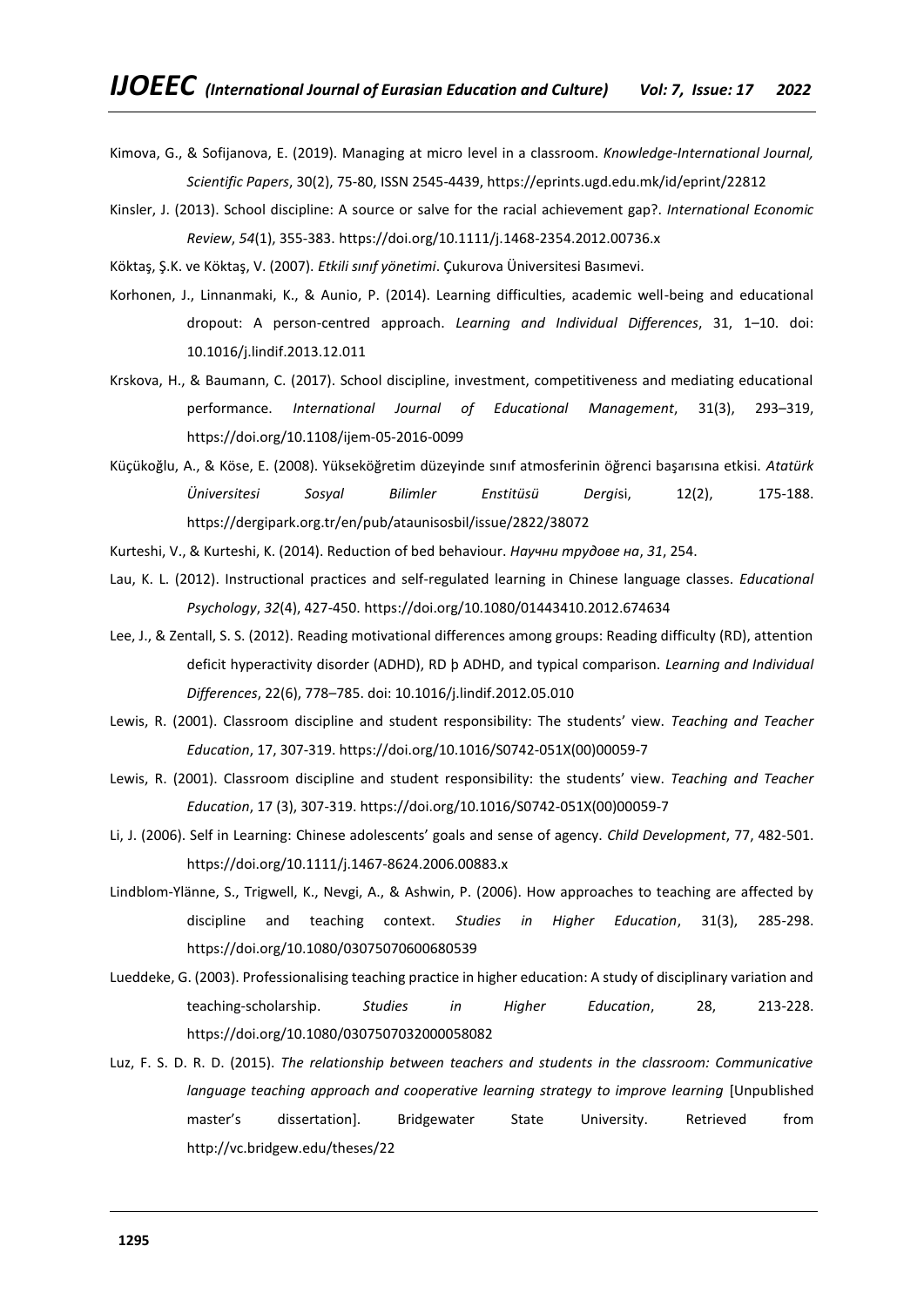- Martin, N. K., & Sass, D. A. (2010). Construct validation of the behavior and instructional management scale. *Teaching and Teacher Education*, 26 (5), 1124–1135. http://dx.doi.org/10.1016/j.tate.2009.12.0
- Marzano, R. J. (2003). *What works in schools: Translating research into action*. Association for Supervision and Curriculum Development. ISBN 0-87120-717-6
- Marzano, R. J., Marzano, J. S., & Pickering, D. (2003). *Classroom management that works: Research-based strategies for every teacher*. Association for Supervision and Curriculum Development. ISBN 0- 87120-793-1
- Mo, J. (2019). How does PISA define and measure reading literacy?, *PISA in Focus*, No. 101, OECD Publishing, Paris, https://doi.org/10.1787/efc4d0fe-en.
- Murunga, J. W; Jatumu, C. J & Origa, O. J. (2019). Determining the effect of modeling discipline management approach on English language reading readiness of children in class one at Kericho Rehabilitation School, Kenya. *Journal of African Interdisciplinary Studies*, 3(5), 28–40. <http://41.89.164.27:8080/xmlui/handle/123456789/536>
- Myers, D. E., Milne, A. M., Baker, K., & Ginsburg, A. (1987). Student discipline and high school performance. *Sociology of Education*, 60 (January), 18-33. <https://doi.org/10.2307/2112616>
- Nakpodia, E. D. (2010). Teachers' disciplinary approaches to students' discipline problems in Nigerian secondary schools. *International NGO Journal*, 5(6), 144-151[. https://doi.org/10.5897/INGOJ.9000136](https://doi.org/10.5897/INGOJ.9000136)
- Ning, B. (2019). Examining the importance of discipline in Chinese schooling: an exploration in Shanghai, Hong Kong, Macao, and Taipei. *Asia Pacific Education Review*, *20*(3), 489-501. <https://doi.org/10.1007/s12564-018-9563-4>
- Ning, B., Van Damme, J., Van Den Noortgate, W., Yang, X., & Gielen, S. (2015). The influence of classroom disciplinary climate of schools on reading achievement: A cross-country comparative study. *School Effectiveness and School Improvement*, *26*(4), 586-611. <https://doi.org/10.1080/09243453.2015.1025796>
- Njoroge, P. M., & Nyabuto, A. N. (2014). Discipline as a factor in academic performance in Kenya. *Journal of Educational and Social Research*. 4 (1), 289-307. doi:10.5901/jesr.2014.v4n1p289
- Nugrahanto, S., & Zuchdi, D. (2019, April). Indonesia PISA result and impact on the reading learning program in Indonesia. In *International Conference on Interdisciplinary Language, Literature and Education (ICILLE 2018)*. Atlantis Press. [https://doi.org/10.2991/icille-18.2019.77](https://dx.doi.org/10.2991/icille-18.2019.77)
- Odden, A. R. (2009). *10 Strategies for doubling student performance*. SAGE Publications Inc. ISBN 9781412971478.
- OECD (2010a). *PISA 2009 results: Learning to learn: student engagement, strategies and practices*. OECD Publishing.<http://hdl.voced.edu.au/10707/168399>
- OECD (2010b). *PISA 2009 results: What student know and can do? Student performance in reading, mathematics, and science (Volume I).* OECD Publishing.<http://hdl.voced.edu.au/10707/2494>
- OECD (2017). *PISA for development assessment and analytical framework: reading, mathematics and science, preliminary version*. OECD Publishing.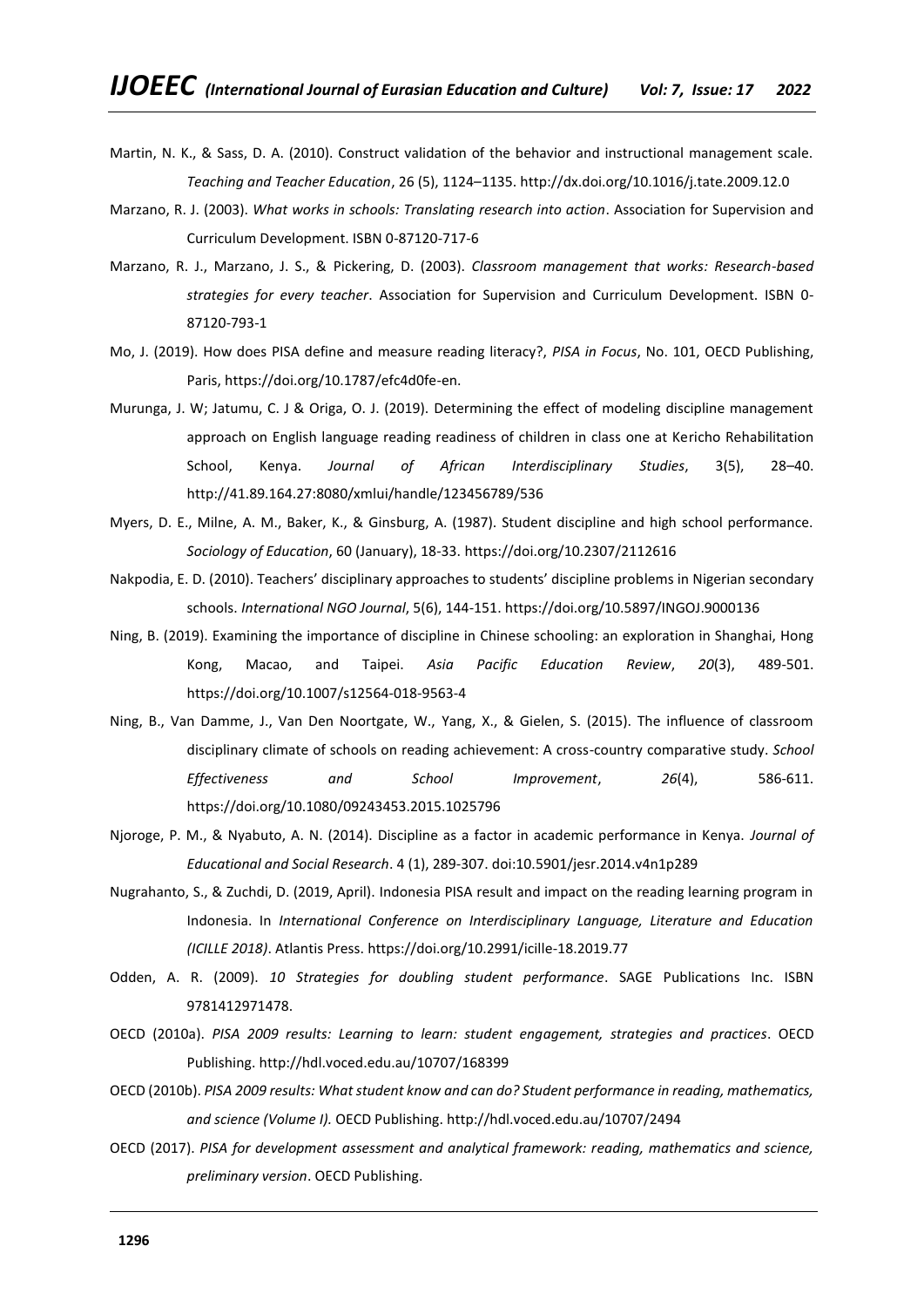Özyürek, M. (2005). *Olumlu sınıf yönetimi*. Kök Yayınları. ISBN 9789754993233

- Palombit, D. (2019). *A quantitative investigation of the relationship between seventh grade reading scores and high school office discipline referrals*. [Unpublished doctoral dissertation] American College of Education. Rertieved from https://www.proquest.com/docview/2442581677?pqorigsite=gscholar&fromopenview=true
- Patel, M. E., & Jain, P. M. (2008). *English language teaching (Methods, Tools & Techniques)*. Sunrise Publishers & Distributors.
- Pintrich, P. R., Conley, A. M., & Kempler, T. M. (2003). Current issues in achievement goal theory and research. *International Journal of Educational Research*, 39, 319–337. <https://doi.org/10.1016/j.ijer.2004.06.002>
- Pisacreta, J., Tincani, M., Connell, J. E., & Axelrod, S. (2011). Increasing teachers' use of a 1:1 praise‐to‐behavior correction ratio to decrease student disruption in general education classrooms. *Behavioral Interventions*, 26(4), 243-260.<https://doi.org/10.1002/bin.341>
- Putnam, R. F., Luiselli, J. K., Handler, M. W., & Jefferson, G. L. (2003). Evaluating student discipline practices in a public school through behavioral assessment of office referrals. *Behavior Modification*, 27(4), 505- 523[. https://doi.org/10.1177/0145445503255569](https://doi.org/10.1177%2F0145445503255569)
- Reinikainen, P. (2012). Amazing PISA results in Finnish comprehensive schools. In H. Niemi, A. Toom & A. Kallioniemi (Eds), *Miracle of education* (pp. 3-18). Sense Publishers. https://doi.org/10.1007/978-94- 6091-811-7
- Retelsdorf, J., Koller, O., & Moller, J. (2011). On the effects of motivation on reading performance growth in secondary school. *Learning and Instruction*, 21, 550–559. <https://doi.org/10.1016/j.learninstruc.2010.11.001>
- Ringarp, J., & Rothland, M. (2010). Is the grass always greener? The effect of the PISA results on education debates in Sweden and Germany. *European Educational Research Journal*, 9(3), 422-430. [https://doi.org/10.2304/eerj.2010.9.3.422](https://doi.org/10.2304%2Feerj.2010.9.3.422)
- Ritter, J. T., & Hancock, D. R. (2007). Exploring the relationship between certification sources, experience levels, and classroom management orientations of classroom teachers. *Teaching and Teacher Education*, 23(7), 1206-1216. <https://doi.org/10.1016/j.tate.2006.04.013>
- Sağlam, M., Vural, L., & Adıgüzel, A. (2007). Yeni ilköğretim programının uygulanması sürecinde önceki programa göre istenmeyen öğrenci davranışlarının görülme sıklığı. In *VI. Ulusal Sınıf Öğretmenliği Eğitimi Sempozyumu 27-29 Nisan: Bildiriler*, (pp 505-510). Eskişehir: Anadolu Üniversitesi Eğitim Fakültesi İlköğretim Bölümü Sınıf Öğretmenliği ABD.
- Sarıtaş, M. (2000). Sınıf yönetimi ve disiplinle ilgili kurallar geliştirme ve uygulama. In L. Küçükahmet (Ed) *Sınıf yönetiminde yeni yaklaşımlar*, (pp.47-90). Nobel yayıncılık.
- Savaş, A. C. (2012). The contribution of school-family cooperation on effective classroom management in early childhood education. *Educational Sciences: Theory and Practice*, 12(4), 3099-3110.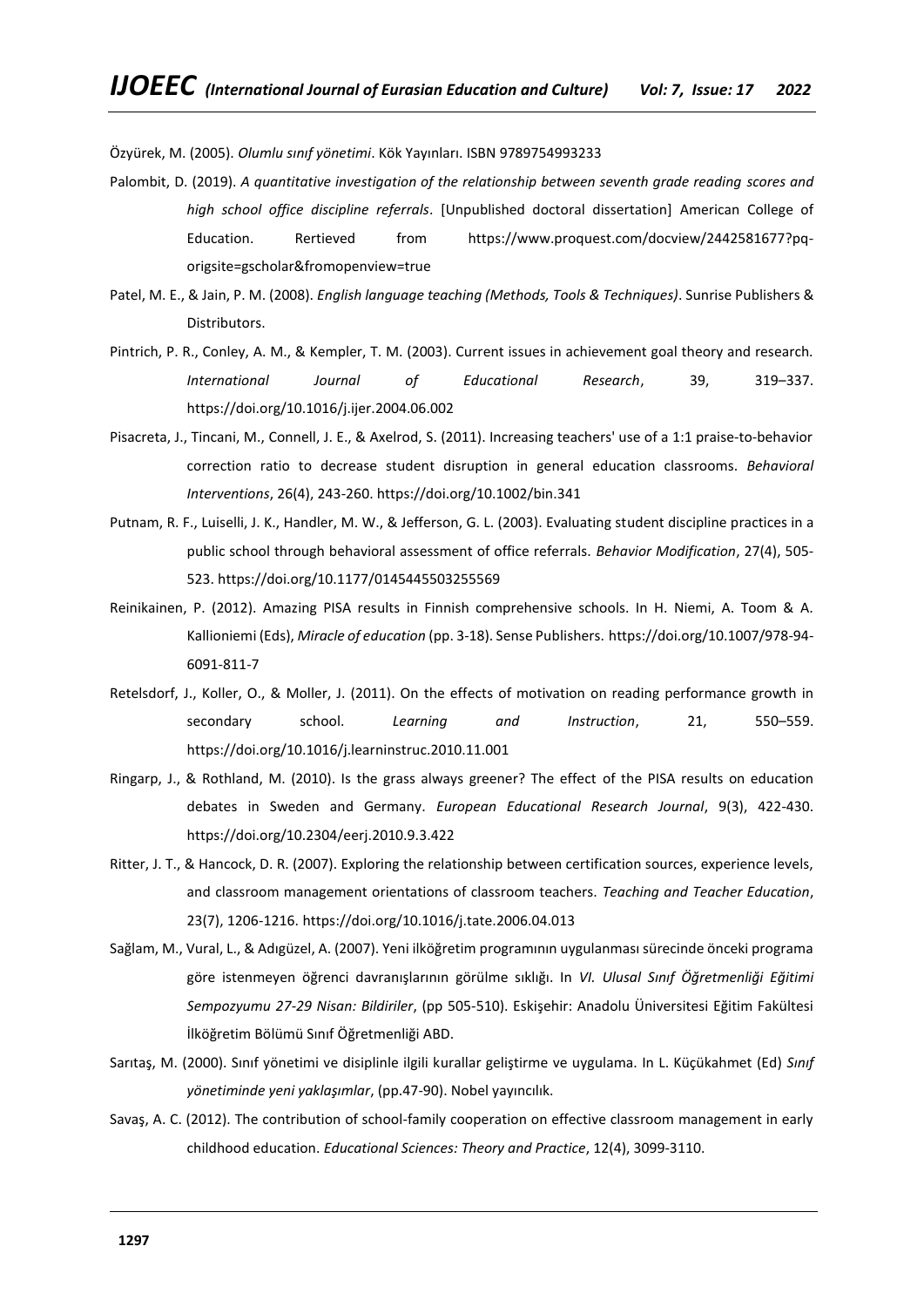- Shamina, E., & Mumthas, N. S. (2018). Classroom management: Implications for teacher preparation programmes. *IOSR Journal of Humanities and Social Science*, 23, 41-44. DOI: 10.9790/0837- 2301034144
- Simba, N. O., Agak, J. O., & Kabuka, E. K. (2016). Impact of discipline on academic performance of pupils in public primary schools in Muhoroni Sub-County, Kenya. *Journal of Education and Practice*, *7*(6), 164-173. <https://repository.maseno.ac.ke/handle/123456789/2781>
- Sortkær, B., & Reimer, D. (2016). *Disciplinary climate and student achievement: Evidence from schools and classrooms*. Aarhus N, Denmark: Danish School of Education, Aarhus University. Retrieved from https://pure.au.dk/portal/files/103707885/Sortk\_r\_Reimer\_2016\_.pdf
- Stephens, P. ve Crawley, T. (1994). *Becoming an effective teacher*. Stanley Thornes Publishers Ltd. ISBN 0 7487 1935 0
- Sun, R. C., & Shek, D. T. (2012). Classroom misbehavior in the eyes of students: A qualitative study. *The Scientific World Journal,* 1-8. <https://doi.org/10.1100/2012/398482>
- Tavsancil, E., Yildirim, O., & Bilican Demir, S. (2019). Direct and indirect effects of learning strategies and reading enjoyment on PISA 2009 reading performance. *Eurasian Journal of Educational Research*, 82, 169- 189. DOI: 10.14689/ejer.2019.82.9
- Toshalis, E., & Nakkula, M. J. (2012). *Motivation, engagement and student voice*. Retrieved from https://www.howyouthlearn.org/pdf/Motivation%20Engagement%20Student%20Voice\_0.pdf
- Tümkaya, S. (2005). Öğretmenlerin sınıf içi disiplin anlayışları ve tükenmişlikle ilişkisi. *Kuram ve Uygulamada Eğitim Yönetimi*, 44, 549-568.
- Turan, S. (2019). Sınıf yönetiminin temelleri. In M. Şişman & S. Turan (Eds) *Sınıf Yönetimi* (pp 2-17) Pegem Akademi Yayıncılık.
- Tutar, H., (2020). *Zaman yönetimi*. Seçkin Yayıncılık.
- Van den Broek, P., Virtue, S., Everson, M. G., Tzeng, Y., & Sung, Y. (2014). Comprehension and memory of science texts: Inferential processes and the construction of a mental representation. In J. Otero, J. Leon & A. C. Graesser (Eds.), *The Psychology of Science Text Comprehension* (pp 131-154). Routledge: Taylor and Francis Group.
- Walters, J., & Frei, S. (2007). *Managing classroom behavior and discipline*. Shell Education.
- Wang, M. C., Haertel, G. D., & Walberg, H. J. (1993). Toward a knowledge base for school learning. *Review of Educational Research*, 63 (3), 249-294. doi: 10.3102/00346543063003249
- Wang, M. T., Selman, R. L., Dishion, T. J., & Stormshak, E. A. (2010). A tobit regression analysis of the covariation between middle school students' perceived school climate and behavioral problems. *Journal of Research on Adolescence*, 20(2), 274–286.<https://doi.org/10.1111/j.1532-7795.2010.00648.x>
- Wang, M.C., Haertel, G.D., & Walberg, H.J. (1994). What helps students learn?. *Educational Leadership*, 51(4), 74-79.
- Wellington, J. (2015). *Educational research: Contemporary issues and practical approaches*. Bloomsburry Academic- Bloomsburry Publishing.